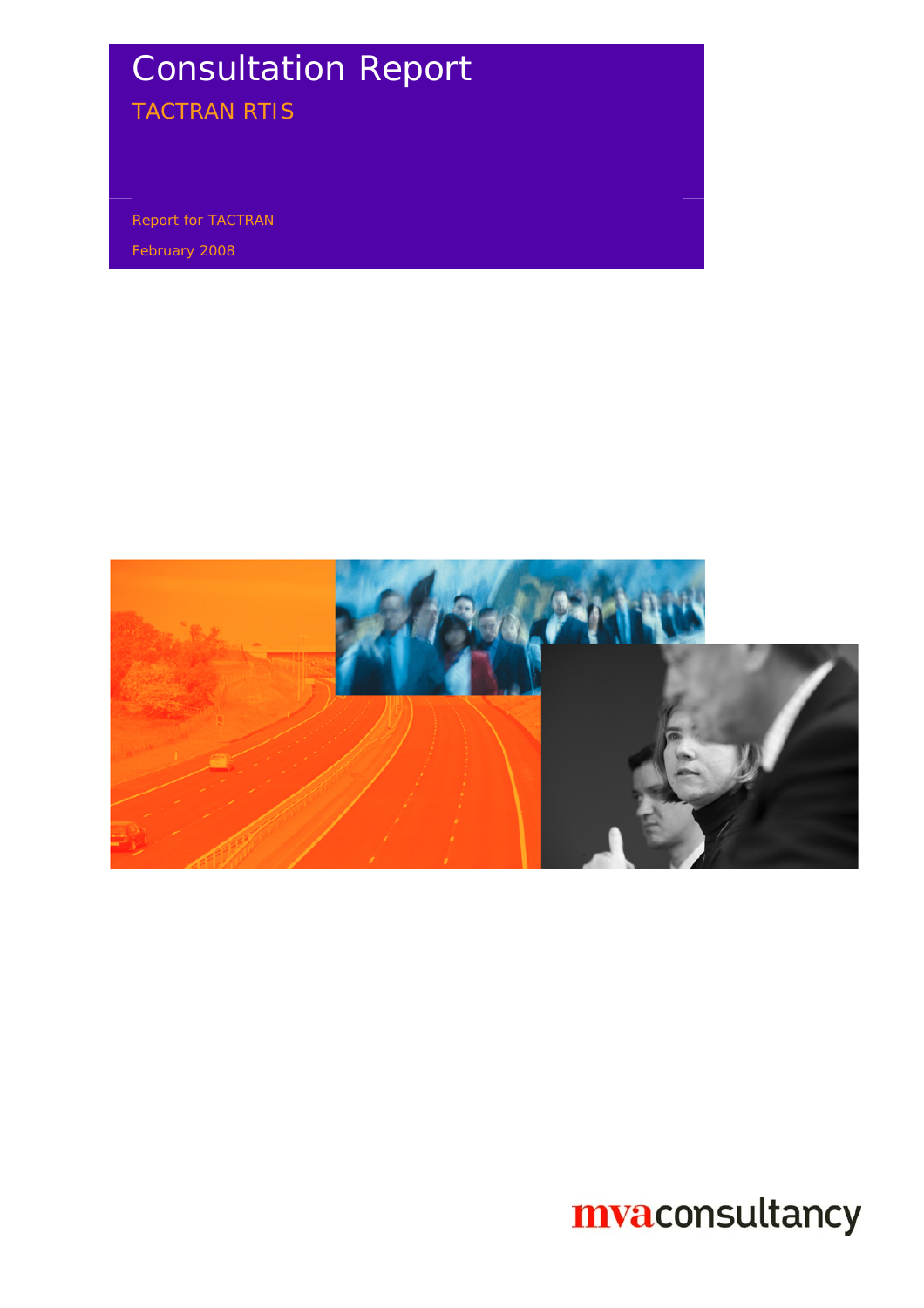## Document Control

| Project Title:         | <b>TACTRAN RTIS</b>                                                                                                  |
|------------------------|----------------------------------------------------------------------------------------------------------------------|
| MVA Project Number:    | C3689100                                                                                                             |
| Document Type:         | <b>Consultation Report</b>                                                                                           |
| Directory & File Name: | H:\Contracts\Live\C3689100 TACTRAN Travel Info\03<br>Consultation\Report\TACTRAN TACTRAN RTIS Consultation final.Doc |

# Document Approval

| Author(s):    | Nazan Kocak, Jana Haspicova and Stephen Canning |
|---------------|-------------------------------------------------|
| Reviewer(s):  | Neill Birch                                     |
| Formatted by: | Nicola Milne                                    |

| <b>Distribution</b> |            |                |                    |
|---------------------|------------|----------------|--------------------|
| <b>Issue</b>        | Date       | Distribution   | Comments           |
| 1                   | 08/02/2008 | Bonnie Sysa    | Proof reading      |
| 2                   | 08/02/2008 | Neill Birch    | Initial review     |
| 3                   | 11/02/2008 | Nicola Milne   | Formatting         |
| 4                   | 11/02/2008 | <b>TACTRAN</b> | Draft for comments |
| 5                   | 29/02/2008 | <b>TACTRAN</b> | Final              |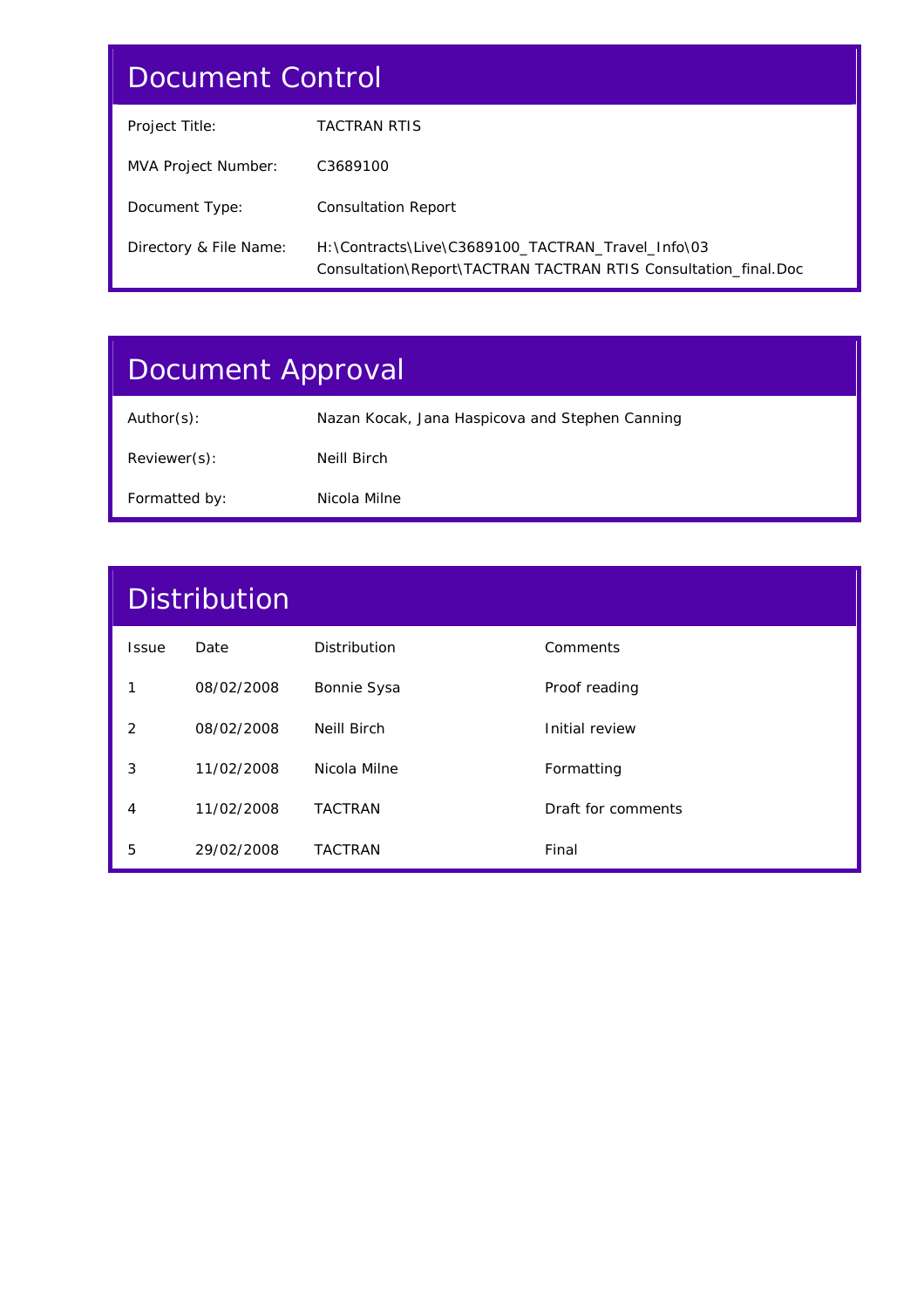## **Contents**

| 1   | Overview                                                               | 1.1  |
|-----|------------------------------------------------------------------------|------|
| 1.1 | Introduction                                                           | 1.1  |
| 1.2 | Structure of This Report                                               | 1.1  |
| 2   | <b>Local Authority Consultations</b>                                   | 2.1  |
| 2.1 | Introduction                                                           | 2.1  |
| 2.2 | Key Points From the Consultations                                      | 2.1  |
| 3   | <b>Wider Key Stakeholder Consultations</b>                             | 3.1  |
| 3.1 | Introduction                                                           | 3.1  |
| 3.2 | Key Points from the Key Stakeholder Consultation                       | 3.1  |
| 3.3 | 6 February 2008 TACTRAN Bus Forum Consultation (Perth)                 | 3.10 |
| 4   | <b>Regional Transport Strategy Consultations</b>                       | 4.1  |
| 4.1 | Introduction                                                           | 4.1  |
| 4.2 | Key Points from the Consultations                                      | 4.1  |
| 5   | <b>SESTRAN Consultation</b>                                            | 5.1  |
| 5.1 | Introduction                                                           | 5.1  |
| 5.2 | Key Points From the Consultation                                       | 5.1  |
| 6   | <b>RTIS Objectives</b>                                                 | 6.1  |
| 6.1 | Introduction                                                           | 6.1  |
| 6.2 | Agreed Objectives for RTIS and RBIS                                    | 6.3  |
| 7   | <b>Conclusions</b>                                                     | 7.1  |
| 7.1 | Summary                                                                | 7.1  |
|     | <b>Tables</b>                                                          |      |
|     | Figure 6.1 RIS and Proposed Success Measures                           | 6.4  |
|     | <b>Appendices</b>                                                      |      |
|     | Appendix A - The list of participants of local authority consultations |      |
|     | Appendix B - The Standard Consultation Questionnaire                   |      |
|     | Appendix C - The list of the Key Stakeholders Consultation Respondents |      |

Appendix D – The list of the Joint Consultation Workshop Participants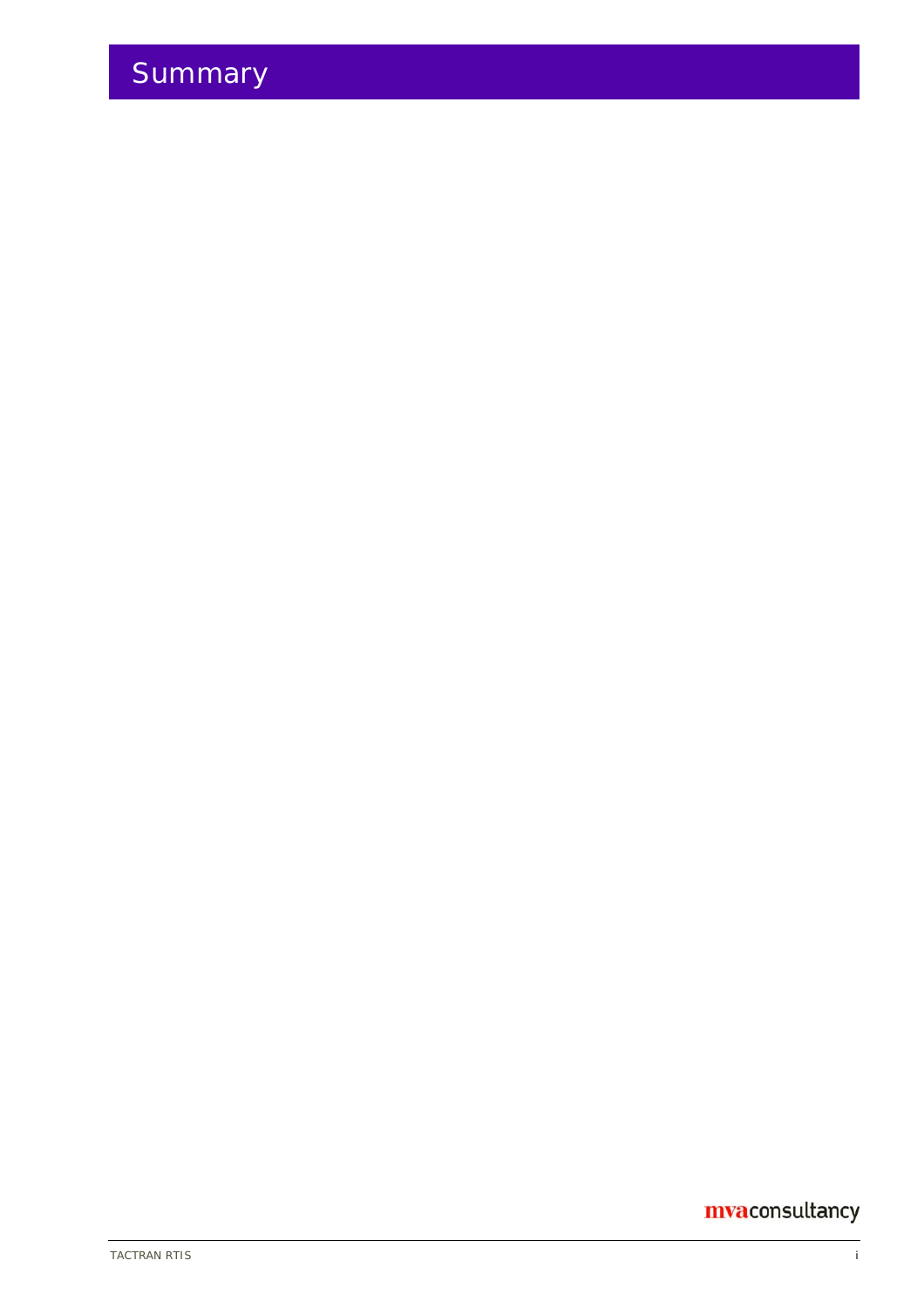### **1.1 Introduction**

- 1.1.1 This report provides a description of the process and related outcomes from consultations undertaken to inform the development of the Regional Travel Information Strategy (RTIS) and the Regional Bus Information Strategy (RBIS) for the Tayside and Central Scotland Transport Partnership (TACTRAN).
- 1.1.2 The aim of these consultations was to collate views from the key stakeholders on a range of topics, including the benefits and disbenefits of RTIS and RBIS, issues and 'gaps' in the existing information provision, along with users' aspirations and requirements.
- 1.1.3 The consultation process started in mid January 2008 and comprised:
	- **a** a consultation meeting with the constituent local authority officers (representatives of all modes);
	- **questionnaire and telephone consultations with wider key stakeholders (including** transport providers, user groups, and organisations representing users with difficulties); and
	- **a** feedback consultation workshop with wider key stakeholders.
- 1.1.4 In addition, relevant material was taken from the existing Regional Transport Strategy Consultation report (March 2007) and SEStran's Study of the 'Potential Benefits in SEStran developing a Bus Passenger Information Strategy' (May 2007). This study included, returned questionnaires from some of TACTRAN key stakeholders, including Stirling, Perth and Kinross and Dundee City councils, public transport operators and national agencies.
- 1.1.5 A wider public consultation was not included in this consultation exercise, as the views of bus and train users in particular, were collected via stakeholders representing these groups.

#### **1.2 Structure of This Report**

- 1.2.1 In the main body of the text, factual details of the consultations are given, consisting of the type of consultation undertaken, participants, date and place and summaries of the outcomes from each consultation.
- 1.2.2 The remaining chapters of this report detail the following:
	- Chapter  $2 local$  authority consultations;
	- Chapter 3 wider key stakeholder consultations;
	- **Chapter 4 relevant material from the Regional Transport Strategy consultations;**
	- Chapter 5 relevant material from the SEStran consultation; and
	- Chapter 6 conclusions.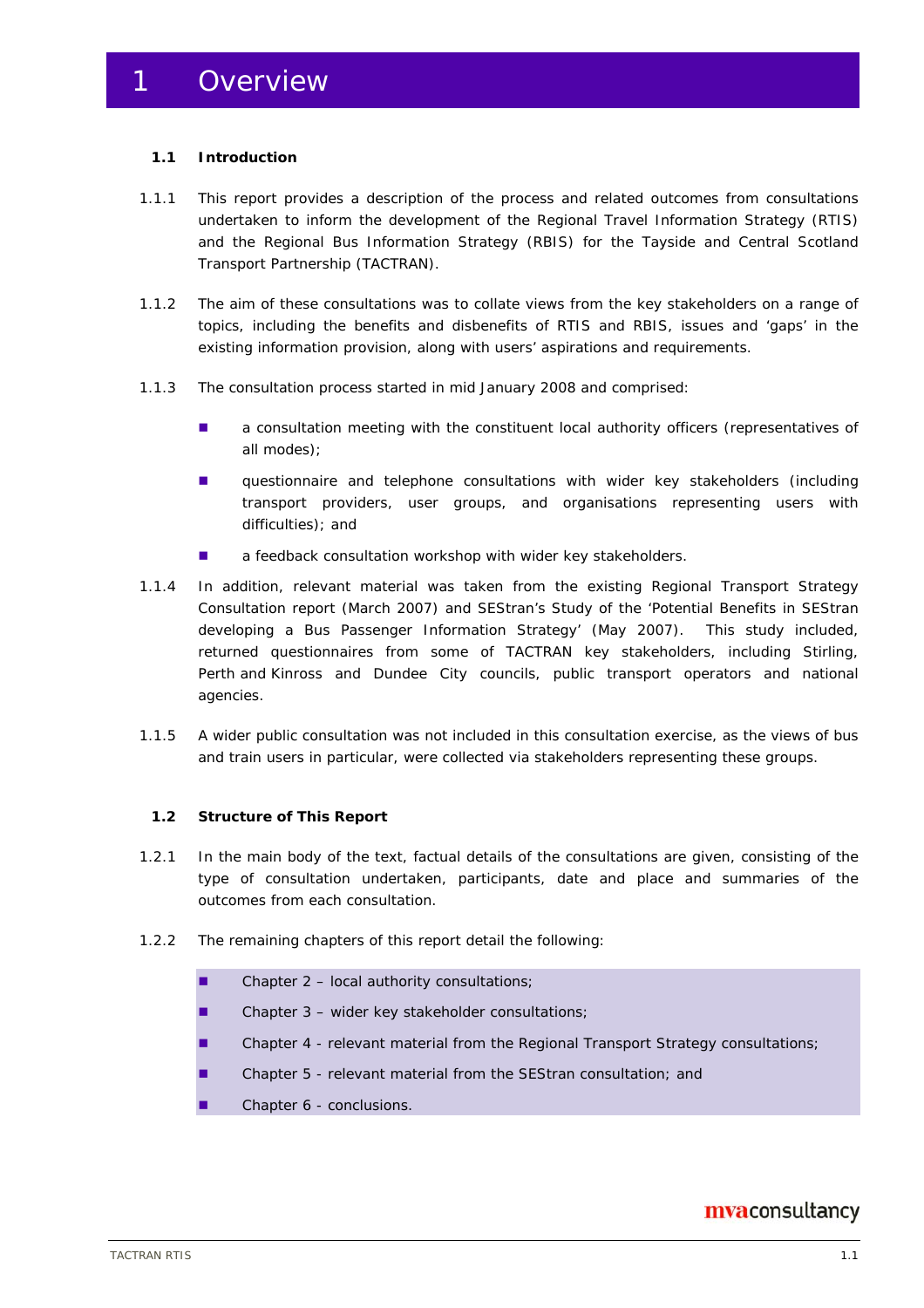## 2 Local Authority Consultations

#### **2.1 Introduction**

- 2.1.1 Our initial consultation included a workshop with officers of the TACTRAN constituent local authorities. The meeting was held on 23 January 2008, in the Dundee City Council offices.
- 2.1.2 The aim of the consultation was to:
	- **COLLATE:** collate views on the issues and gaps in the existing travel information provision;
	- discuss the benefits/disbenefits of RTIS and RBIS and what needs to be addressed in the strategy; and
	- discuss opportunities and solutions for the region.
- 2.1.3 The list of participants in this workshop is presented in **Appendix A.**

#### **2.2 Key Points From the Consultations**

#### **Existing Travel Information Provision**

- 2.2.1 The existing travel information provision within each local authority area was briefly discussed. Some of the examples which could be presented as best practice in the region were as follows:
	- **Angus has a scheme to educate/train people with learning, hearing and visual** difficulties, to help them use public transport with ease. The scheme is a joint effort, working with the education department. Training/information material is produced which is easy for people with difficulties to access when using buses and bus stops/shelters;
	- **Dundee developed smart card-based audio information with the help of the local blind** society; it also offers a comprehensive website at www.traveldundeeinfo.com, and provides city centre ambassadors;
	- **Angus is aiming to provide 100% bus information coverage at the roadside, available** at every bus stop; and
	- **Perth's "goldline" (Stagecoach services) provides a high standard of travel experience** which young people appreciate more.

#### **Issues, Problems and Gaps**

- 2.2.2 The existing issues, problems and gaps in the information provision were discussed with the officers. The list below summarises the key points arising from this discussion:
	- **there is no need to provide more information; rather there is a need to make better** use of that which already exists – "we can not afford to duplicate what Traveline and Transport Direct provides";
	- $\blacksquare$  information should be accurate, up to date and trustworthy;
	- **information needs to be coherent;**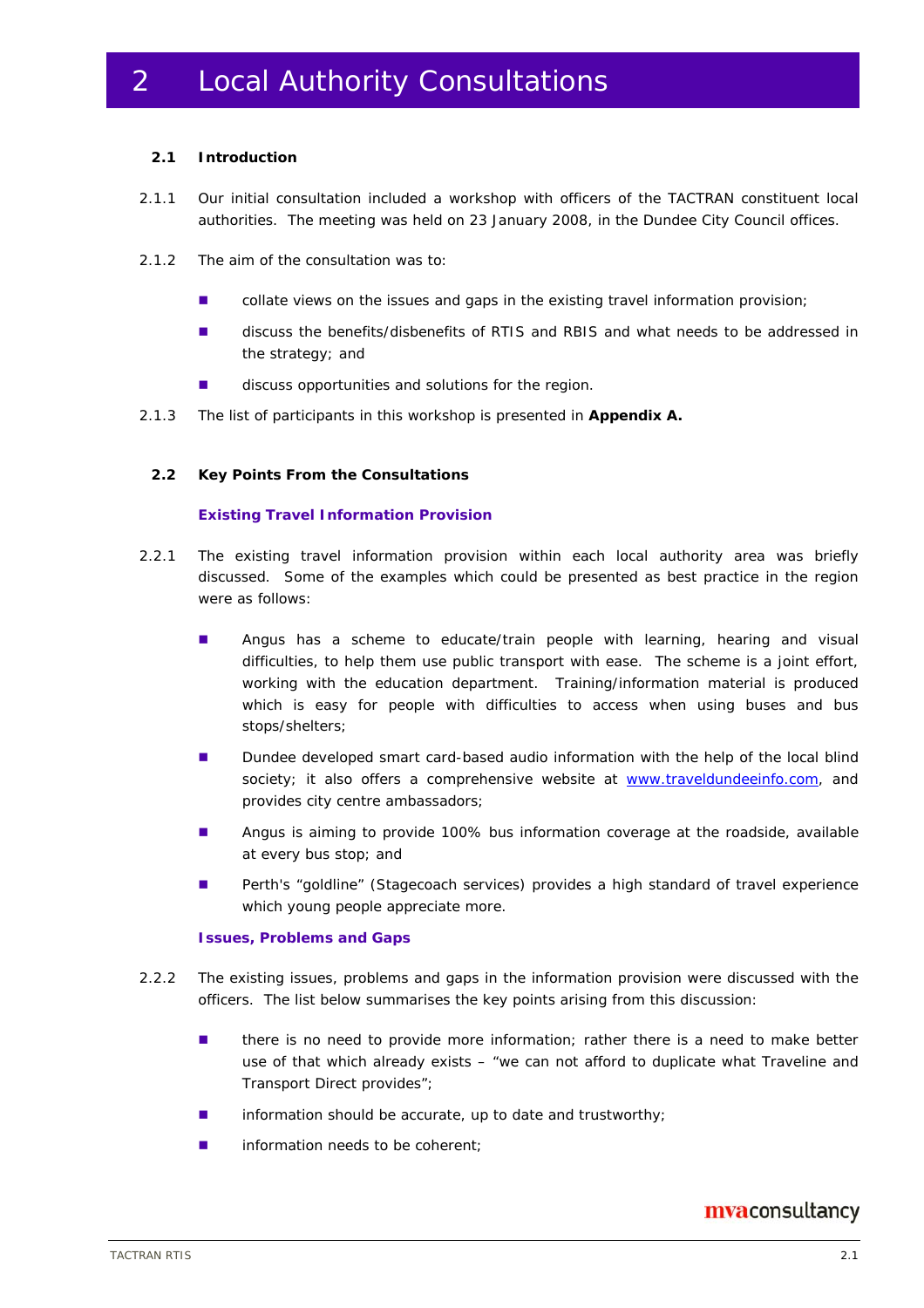- **tourist boards should be more pro public transport; information for visitors focuses on** car use;
- the car should not be the default choice and the cost of running a second car should be communicated;
- $\blacksquare$  there is very little available information regarding taxis eg an indicative fare scale, taxi numbers at bus stops (in case the bus is missed or does not turn up);
- there is an inconsistency in information standards across boundaries;
- $\blacksquare$  the bus industry is not promoting itself well publicity with no joint venture / thinking;
- there is old school bus information why aren't operators putting out enough information? Have they assessed the situation and decided that it is not worth it?
- there are bus stops with no information or inadequate information basic bus stop information is needed at every stop and should be maintained and properly updated;
- young people do not know how to obtain travel information. An Angus study revealed that young people are the least informed about the information which is available on-line. They are embarking on a project in partnership with Stagecoach to address this; and
- there is a need for information in rural areas where there are often unmarked bus stops. Information should be displayed, perhaps on boards somewhere in the village/town.

#### **Important Aspects of Regional Transport Provision**

- 2.2.3 Officers felt that TACTRAN's RTIS should address the following:
	- travel information, for all modes, needs to be of **high-quality, coherent and comprehensive**;
	- information should be more **accessible**;
	- the sources of **funding** information should be affordable and sustainable;
	- information should be **tailored to user needs**;
	- information should be **user friendly** (eq the visibility of information there should be adequate lighting at bus stops for reading the timetable);
	- **there should be a better focus on young people** as they are the future/potential sustainable transport users;
	- **nimimum information standards** should be identified for different locations (rural and urban) – there is a need for consistency across the region;
	- simple and consistent solutions for **unmarked rural bus stops** should be sought timetables, maps and 'how to use guides' should be displayed/available at agreed locations. eg village post office;
	- there is a need for **widely available** and **low technology** solutions paper-based bus timetables are still in high demand in Stirling;
	- the following should be addressed: "**What will make young people use public transport?**" – eg emphasise "independent travel" for publicity to reach young people;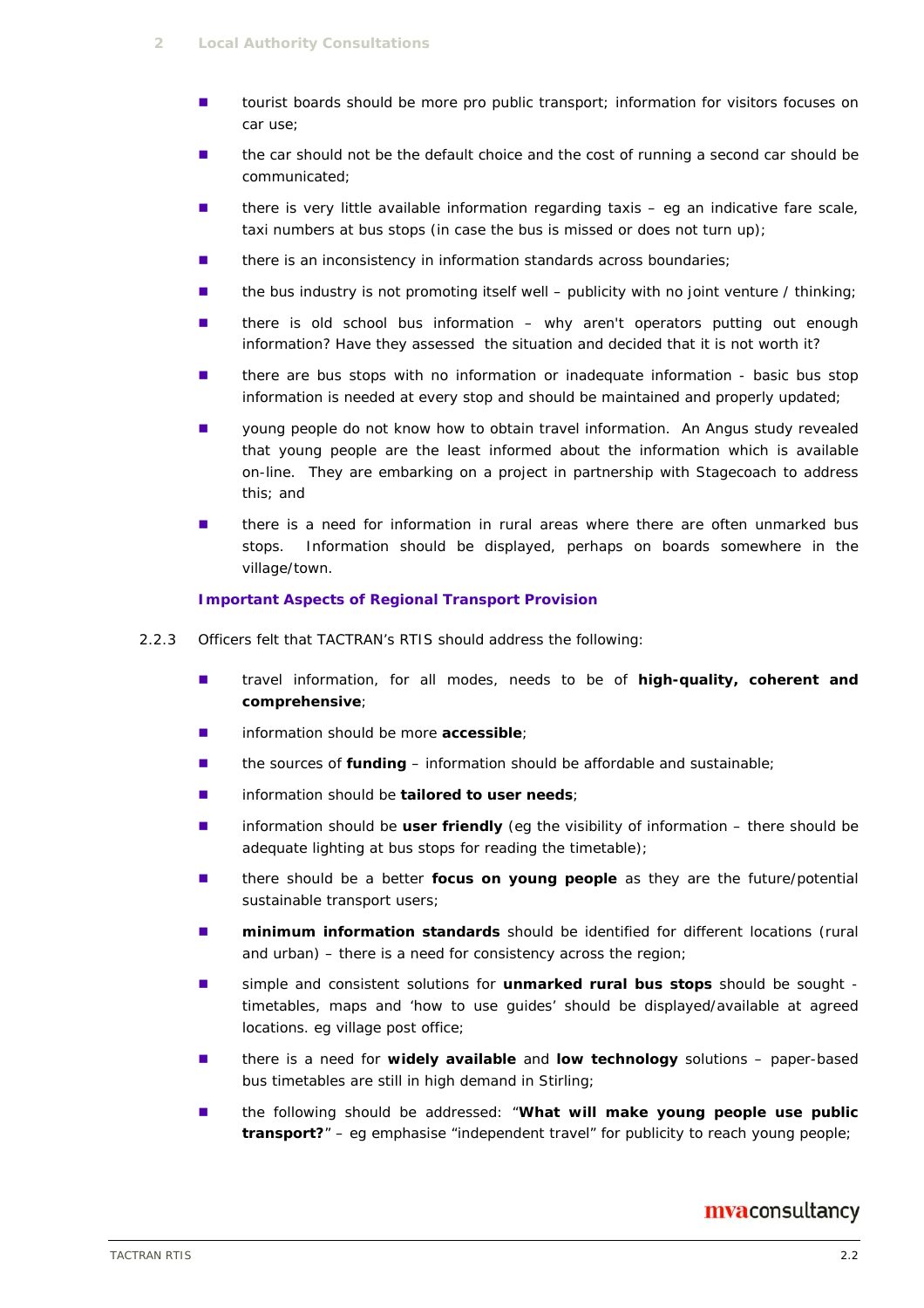- **school buses** are important here, as there is an opportunity to give young people a good public transport experience. Young people are the future market for operators;
- information should **cater for visitors**;
- travel to **work** and access to **health guides** should be considered;
- as should access to **airports /seaports**;
- the importance of Travel Information Centres, with face to face contact, should be borne in mind;
- a comprehensive package of travel information to be distributed at **key locations** (key employment and housing areas);
- it should be remembered that there may be a **difference in expectations** in different geographic areas – ie rural and urban; and
- **I** information needs to be **ambitious and inspiring** what needs to happen should be highlighted.

#### **Opportunities Within RTIS**

- 2.2.4 The following points were highlighted as the opportunities that the RTIS should take advantage of:
	- **E** current and future use of advance technologies there is a need to explore high tech and high cost, versus low tech and low cost options;
	- www.dundeetravelinfo.com a multi-modal travel information site can it be the base for regional web-based information?
	- the TACTRAN regional 'liftshare' scheme which provides a car-sharing database for each of the constituent local authorities – promoting the scheme requires local commitment from the local authorities;
	- **Personalised travel plans** to patients with their NHS hospital appointments coordination with NHS Tayside and NHS Fife;
	- **student travel packs** for 'freshers';
	- **new house buyers and movers packs** building /housing agencies to provide travel information packs to every house mover;
	- through travel plans, new **employee travel information packs** employers should take responsibility;
	- **region-wide Variable Message Signs** (VMS) might be better to display no message rather instead of irrelevant messages;
	- **n** providing cost/fare **comparable travel information** like the one Transport Direct provides;
	- **joint working** with the national web-based travel information sites so that they refer to available local/regional websites for localised travel information;
	- bus information should show the **full picture** on a route tendered and all commercial timetables should be combined to show a true picture;
	- **smart cards** as a travel purse TACTRAN ticketing scheme or Scotland wide;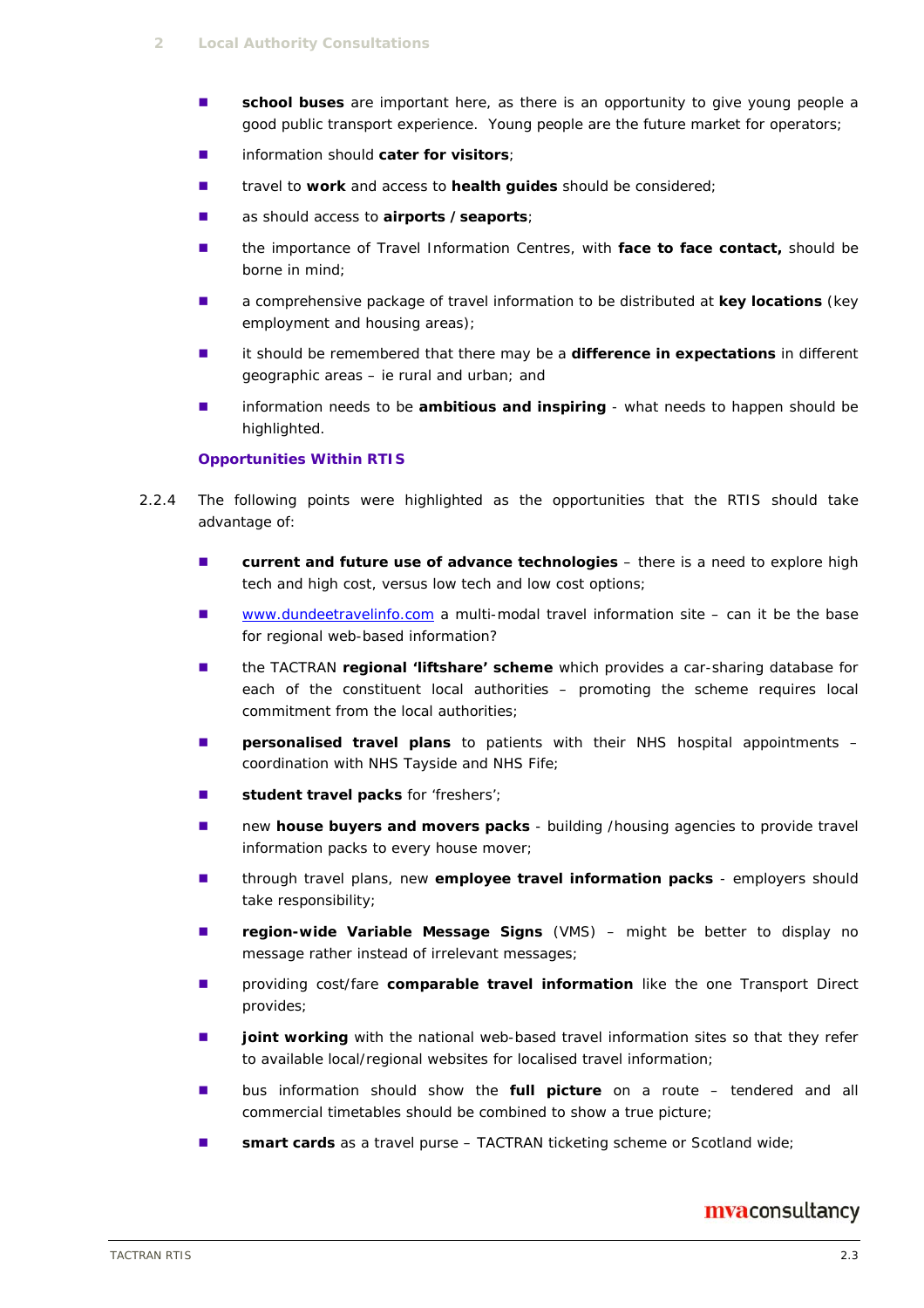- technology is available but **funding** is the issue "government will fund it if the will is there";
- **advertising taxi numbers** at bus stops as a funding mechanism; and
- Snapfax'- like travel information guides for kids.

#### **The Best Ways to Access Information**

- 2.2.5 It was thought that making things **simple** was the best way to improve access to information. It was also agreed that information should be provided in all formats in order to increase access to it by more of the population:
	- $\blacksquare$  phone almost everybody has a landline or a mobile;
	- **paper**; and
	- **electronic.**

#### **Key Places to Make Information Available**

- 2.2.6 The consensus was that information in the form of printed material in display racks, or via touch screen kiosks, should be available at least at:
	- **every library;**
	- **E** every post office; and
	- **EXECUTE:** every tourist information centre.
- 2.2.7 The message to users should be: "Within TACTRAN, you can get a timetable at every X locations."

#### **The Benefits of an RTIS**

- 2.2.8 The main benefits of adopting an RTIS would include:
	- consistent and standardised travel information throughout the region;
	- **EXECOORDINATION DETECTS:** COORDINATION between the local authorities and providers;
	- simple and straightforward local/regional information;
	- **EXECUTE:** efficiency and economics of combining efforts; and
	- not generic, but tailored to local needs.
- 2.2.9 It was agreed that a Regional Journey Planner could provide localised journey planning information which travellers may require, more than the generic travel and journey planning information provided by the national journey planners in Traveline and Transport Direct. For example, local parking information for cars and motorbikes, local car-share opportunities, community transport provided locally and local taxi information.
- 2.2.10 There was a discussion on what a regional journey planner would provide that a national one does not. It was highlighted that its main role would be to provide **one point of contact** for multi-modal information.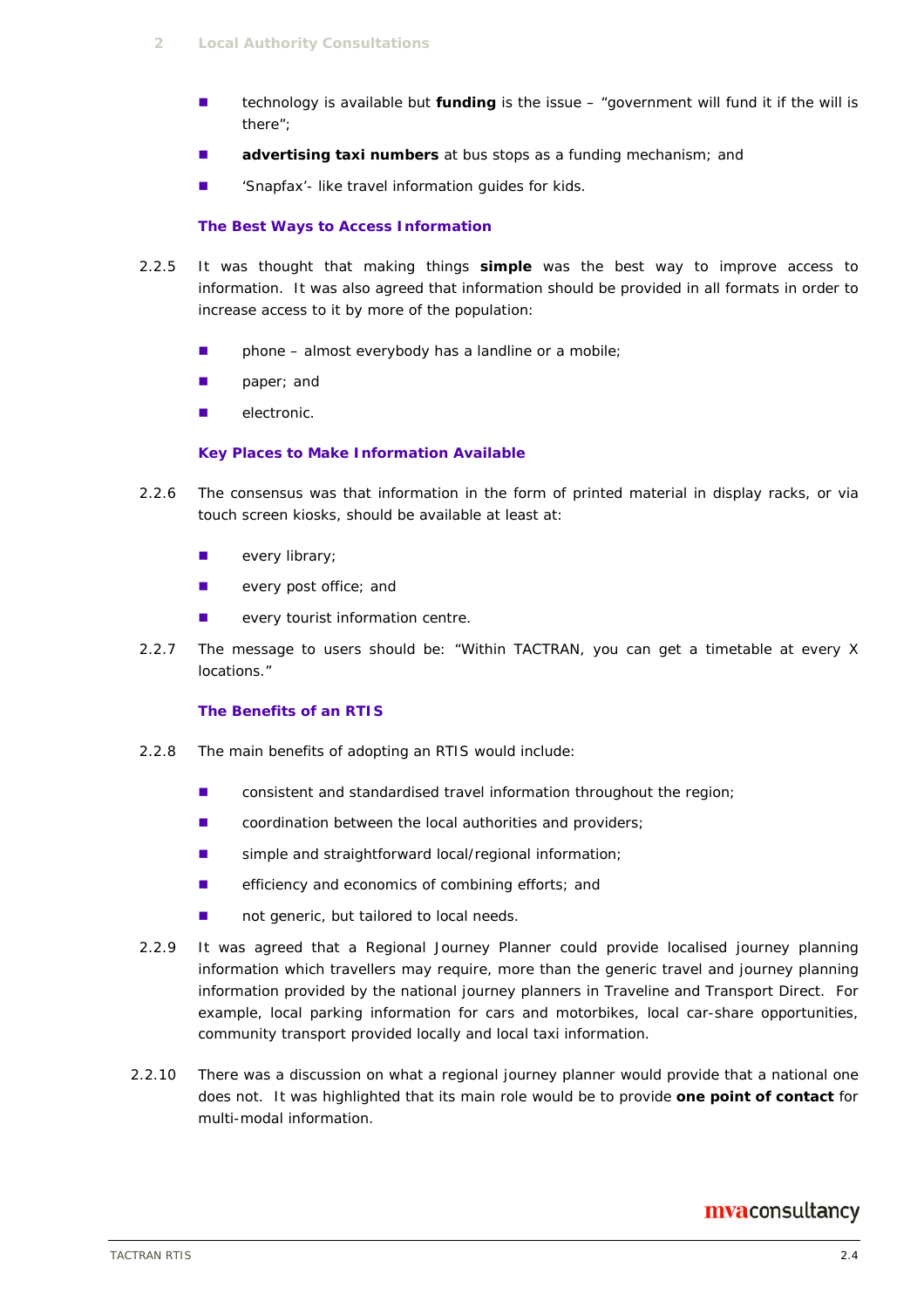2.2.11 It was highlighted that an RTIS would provide control over what/how/where information is provided.

#### **Aims and Objectives**

2.2.12 It was suggested that the objectives of the RTIS should include NTS' Bus Action Plan along with national aspirations.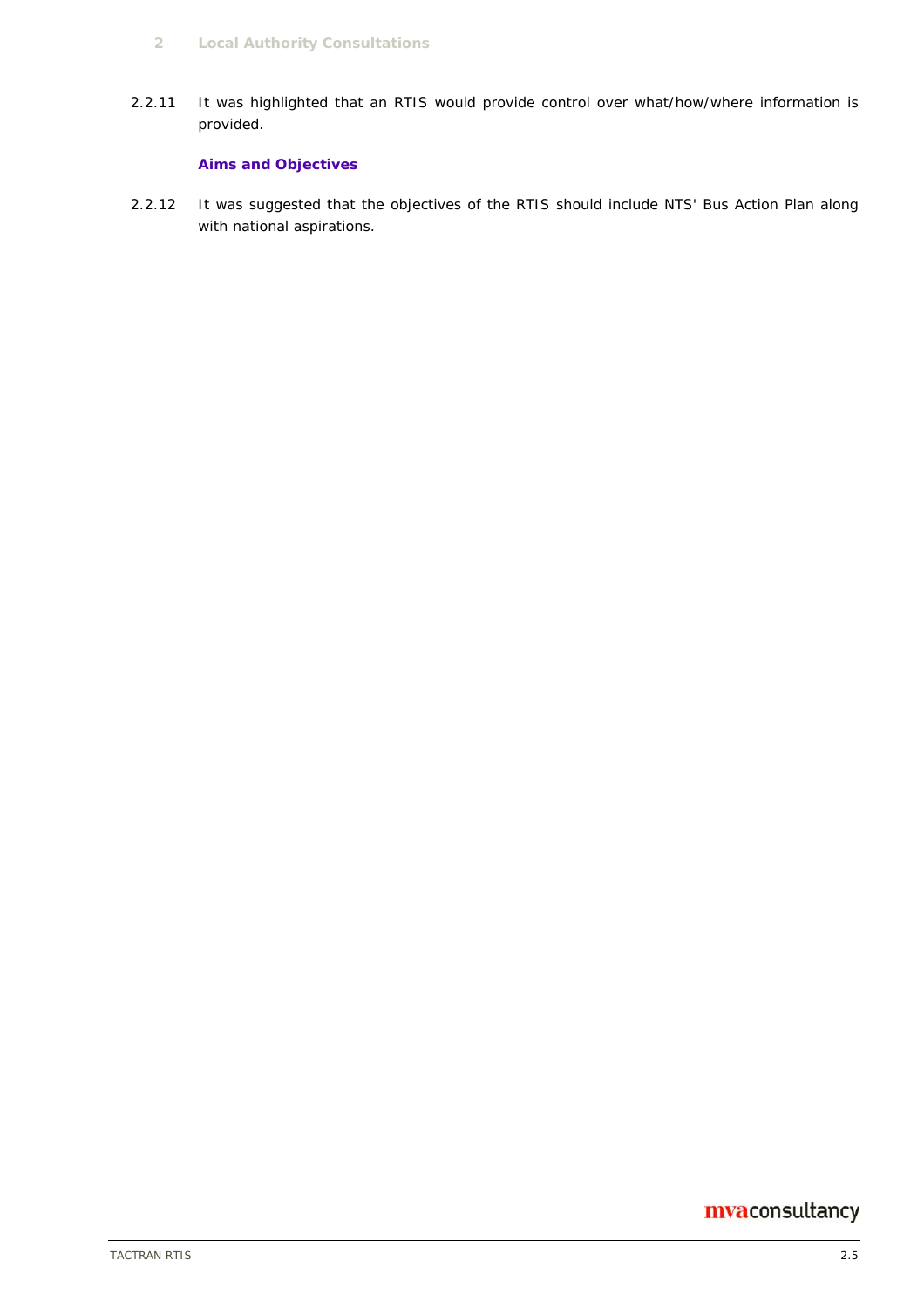#### **3.1 Introduction**

- 3.1.1 In order to reflect users' aspirations and requirements, consultation with wider stakeholders was a key part of the consultation process.
- 3.1.2 A structured questionnaire was used to establish the views of consultees. It aimed to:
	- seek the views of the potential benefits and disbenefits of an RTIS and RBIS;
	- collate issues and gaps in existing travel information provision;
	- seek comments and agreement on the Draft Vision and Objectives; and
	- seek views on opportunities and solutions for the delivery of travel information, including the roles and responsibilities of all parties involved.
- 3.1.3 The questionnaire was sent to over 200 key stakeholders, including transport providers, health boards, walking, cycling & motorcycle groups, and organisations representing vulnerable groups and people with special needs. The questionnaire was designed to suit the needs of individual consultees. A copy of the standard questionnaire is provided in **Appendix B** and a list of the respondents in **Appendix C.**
- 3.1.4 The distribution of questionnaires was followed up by telephone and where preferred, telephone consultations with the stakeholders were undertaken.
- 3.1.5 Since commissioning, we have been in touch with SDG, the consultant commissioned for the Bus Strategy and Demand Responsive Transport Action Plan, as well as CBP, consultants for the regional Park and Ride Strategy. The aim of this cooperation was to coordinate all consultation efforts and to minimise consultation fatigue.
- 3.1.6 On 6 February 2008, we presented the feedback on our consultation findings and the proposed scope of the RTIS and BIS at the SDG's large-scale consultation event in Perth.
- 3.1.7 The overview of the consultation results and the key themes that emerged from the process are, in turn, presented below.

#### **3.2 Key Points from the Key Stakeholder Consultation**

#### **Potential Benefits of an RTIS/RBIS**

- 3.2.1 There is wide consensus amongst stakeholders that the provision of an RTIS and RBIS for the TACTRAN area will be beneficial. Indeed, Travel Dundee note that these strategies are essential elements of travel planning and should be a minimum standard of provision. The key themes to emerge from the consultation were:
	- **a** need for consistency of provision across operators and across local authority boundaries;
	- a need for an enhanced awareness of travel options and promotion of sustainable transport;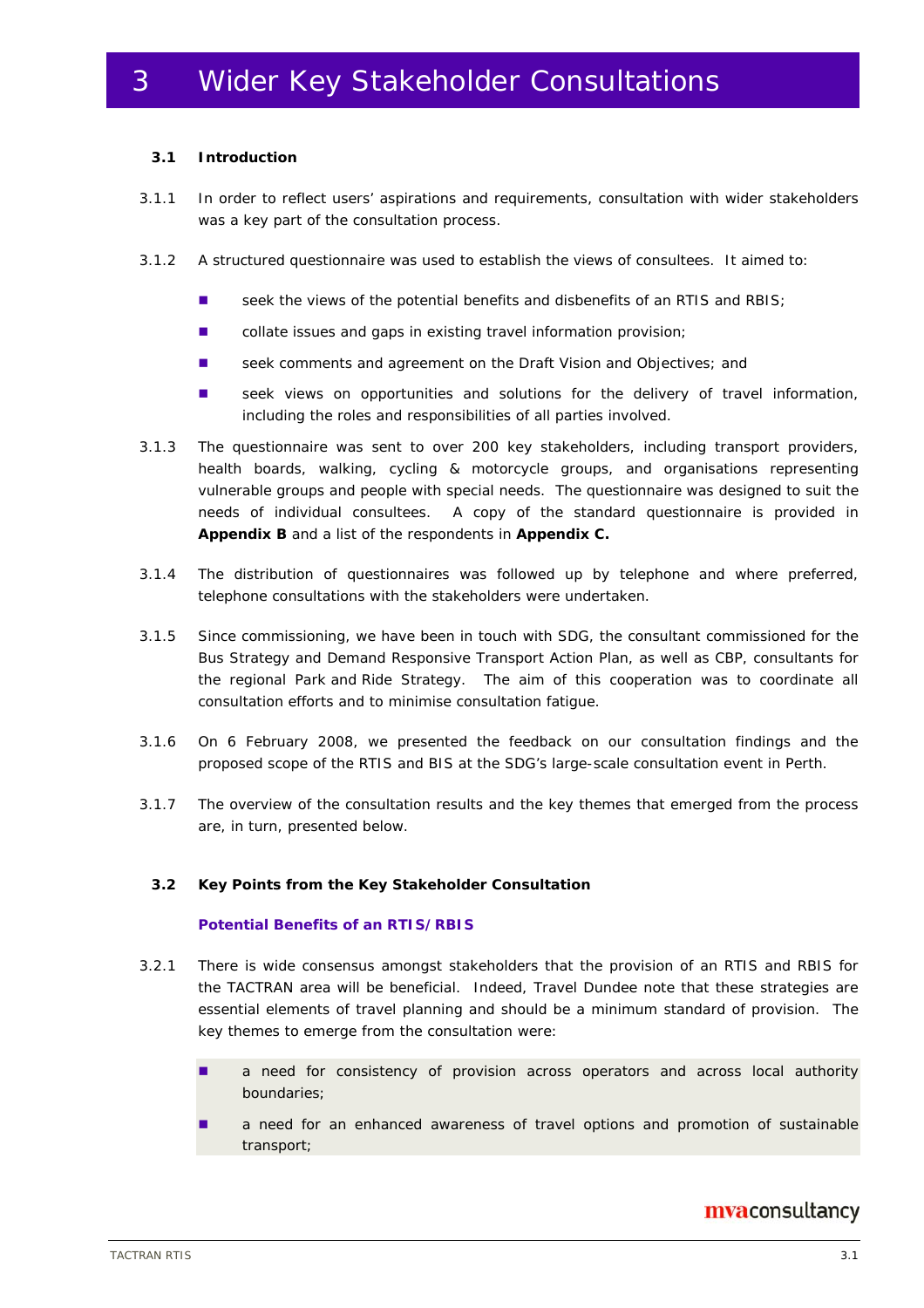- **a** better integrated and more attractive environment for tourists; and
- **an increased involvement of the voluntary sector.**

#### **Consistency of Provision**

- 3.2.2 A number of stakeholders noted their concern with the various media and styles through which current transport information is provided; they believed that the key benefit of an RTIS/RBIS is the delivery of a standard 'one stop shop' for the provision of travel information.
- 3.2.3 The Scottish Government notes that the publication of a regional travel information strategy will create consistency of provision across the area, a realisation of minimum standards and will also enhance customer confidence. Indeed, the Scottish Government supports the extension of this process, to cover all seven Regional Transport Partnerships, pointing out that this would create only seven regional standards, as opposed to 32 local standards (if the process was undertaken at local authority level). This philosophy is supported by SEStran, Strathclyde Passenger Transport (SPT) and Stagecoach, who indicate that a strategy which cuts across local boundaries will make it easier for transport operators to conform.
- 3.2.4 NHS Forth Valley has similar views, although perhaps from a different policy perspective. They note that it would be useful to be able to distribute patient information leaflets with accurate travel information from a single source, which would also negate the need to contact operators when reviewing such information.
- 3.2.5 The Traffic Commissioner feels that the RTIS/RBIS would allow better planning of bus services and may attract non-bus travellers to use the bus as a form of cheap, safe and reliable public transport.
- 3.2.6 Stagecoach notes the potential benefits of the RTIS/RBIS as it could create consistency of available information, improvement in the quality and circulation of the information, and a partnership environment.

#### **Enhanced Awareness of Travel Options and Promotion of Sustainable Transport**

- 3.2.7 Many stakeholders see the RTIS/RBIS as a key element in improving awareness of travel options and promoting sustainable transport.
- 3.2.8 The Scottish Association for Public Transport (SAPT) indicates that the key benefit from the RTIS/RBIS is the provision of current travel and timetable information. This view is reinforced by the Scottish Government and by Auchterhouse Community Council (ACC), who indicate that effective promotion of bus and rail timetables (as well as online journey planners) are important in making people more fully aware of their travel options and less inclined to use the car. Stagecoach also feels that travellers would benefit from a greater awareness of interchange options at rail and bus stations.
- 3.2.9 The Cairngorms National Park (CNP) notes that lack of information is a key reason for people not using public transport. They advocate the RTIS/RBIS as a tool for providing high-quality, accessible information, to encourage better links between public transport and recreational opportunities, thus encouraging mode shift.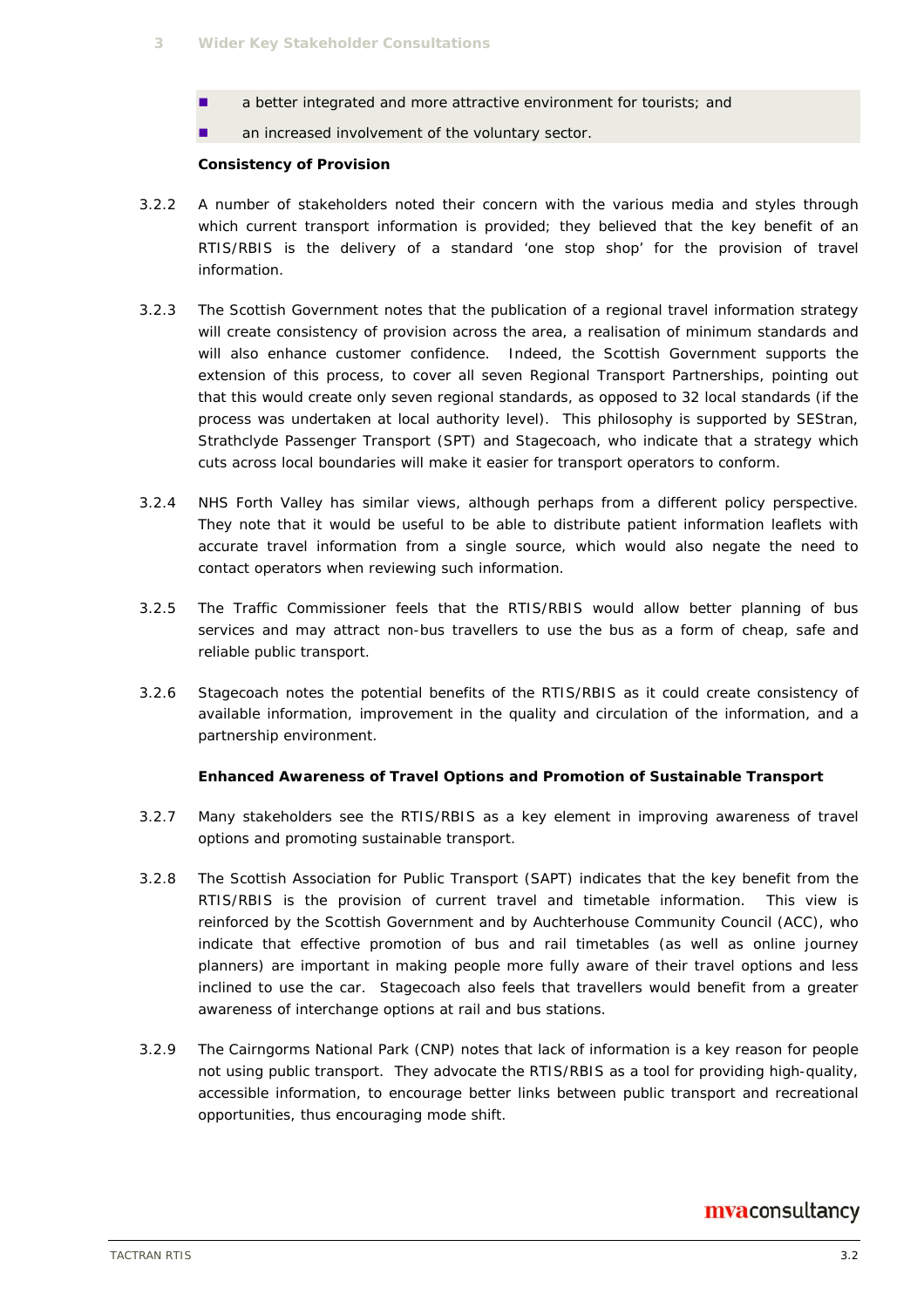3.2.10 The Ramblers Association Scotland (RAS) and Paths for All Partnership (PAP) also point out that travel information is essential in encouraging people to choose more active and sustainable travel options, particularly walking and cycling, which would lead to economic, social and health gains. Such views are also supported by ByCycle who agree that it is important that people must be aware of all transport options, as well as off-road routes for cycling. Indeed, ByCycle argue that better travel information may encourage mountain-bikers to travel to their start point by a means other than car.

#### **A Better Integrated and More Attractive Environment for Tourists**

3.2.11 Visit Scotland note that better travel information will enhance the experience of tourists, particularly by encouraging walking and cycling, which are key strands of the Local Area Tourism Strategies. City Sightseeing Stirling also indicates that greater passenger interaction will engender confidence in public transport, for both tourists and more local visitors.

#### **Voluntary Sector Involvement**

3.2.12 The Community Transport Association (CTA) indicates that an RTIS/RBIS would encourage greater involvement of the voluntary sector in transport provision and could potentially lead to increased funding for such organisations. This would present opportunities for greater integration with mainstream public transport. The Perth & Kinross Community Transport Group (PKCTP) agree, noting that a well implemented RTIS/RBIS could also reduce the demands on community transport providers.

#### **Potential Disbenefits of an RTIS/RBIS**

- 3.2.13 While stakeholders appear to strongly support the provision of an RTIS/BTIS, a number of consultees did point out that the implementation of any strategy must be carefully planned and clearly structured. As a minimum standard, it is agreed that any transport information produced should be both easy to read and to understand, as well as matching a level of best practice, an issue raised by the Confederation of Passenger Transport (CPT) and the ACC.
- 3.2.14 DATAG (Dundee Accessible Transport Action) and NHS Forth Valley noted that any RTIS/RBIS should be underpinned by actual transport provision. They point out that poor transport provision, particularly in rural areas and for those with mobility problems, is a greater problem than poor travel information. ByCycle also point out that highlighting the current lack of transport information may detract people from visiting the TACTRAN area.
- 3.2.15 The need for partnership was also raised SEStran pointed out that the success of the strategy depends on cross-authority agreement, while First ScotRail noted that TACTRAN should avoid replicating Traveline. The CPT reinforces this point by noting that the RTIS/RBIS should not be seen as a replacement for Traveline.
- 3.2.16 The CTA and PKCTP note that the RTIS/RBIS must take account of the community and voluntary transport sector, which provides lifeline services for an estimated 210,000 people throughout the TACTRAN area. The CTA does raise its concern that publicity from an RTIS/RBIS may lead to increased demand and a need for additional funding.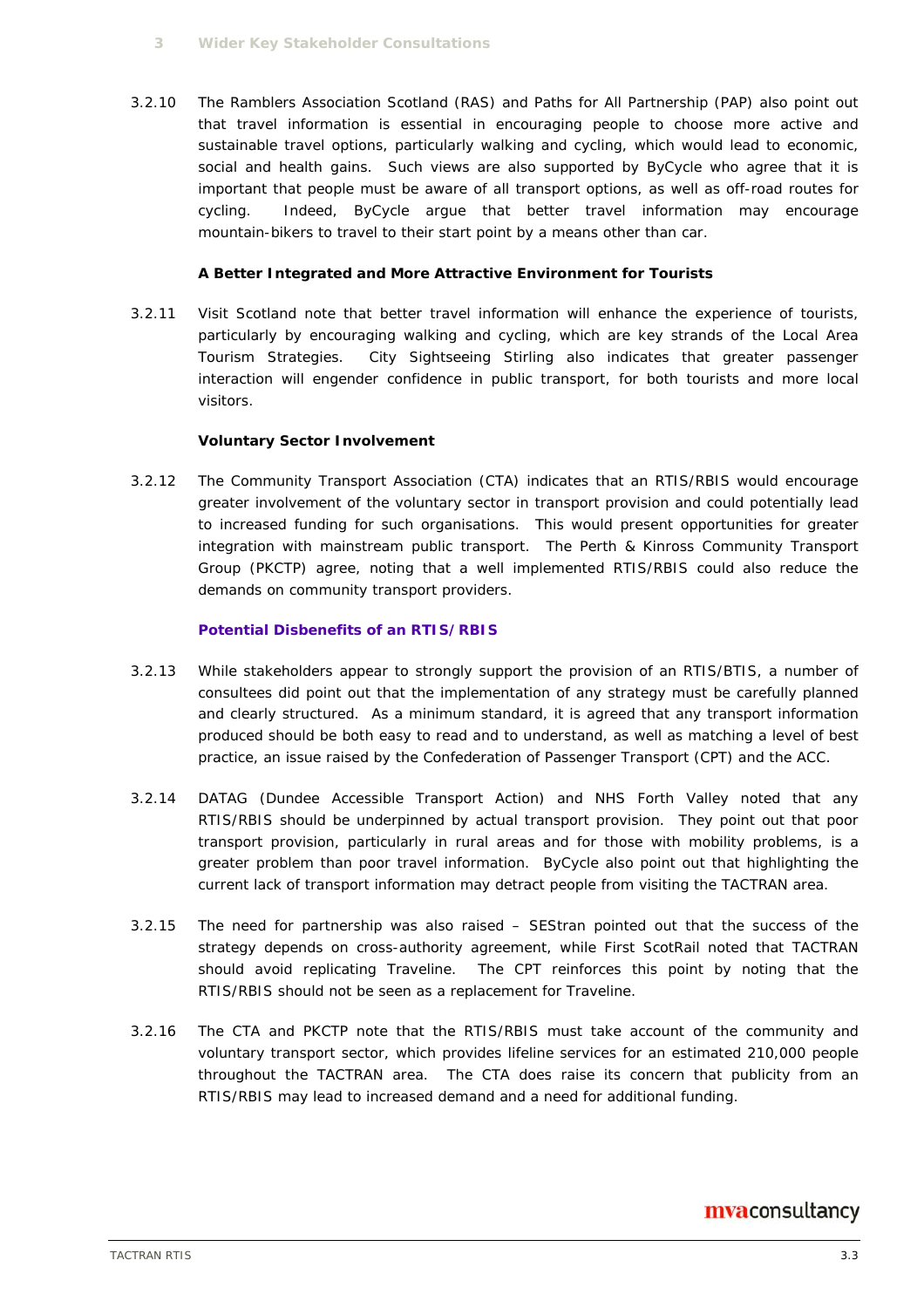#### **Existing Issues and Gaps**

- 3.2.17 Stakeholders raised a number of existing issues with regards to current travel information provision within the TACTRAN area, including:
	- the need for strategy alignment and partnership;
	- **n** poor timetable provision and a lack of standard formats as well as a lack of maps;
	- accessibility; and
	- lack of interchange information.
- 3.2.18 Each of these issues is discussed in turn below. However, at a higher level, a number of stakeholders reinforced the point that actual transport provision and access to key services (such as hospitals) is more important than actual travel information itself. This is a particularly relevant issue for those living in rural areas, the mobility impaired and tourists.

#### **Strategy Alignment and Partnership**

- 3.2.19 A number of stakeholders raised the need for greater partnership working and the alignment of any RTIS/RBIS across different localities and companies. The CPT, SESTRAN and Stagecoach advocate cooperation in the delivery of Traveline and, as mentioned above, wish to realise greater cooperation between regions in providing consistent travel information for the benefit of both tourists and residents alike. SPT also expressed their support for cross-boundary cooperation.
- 3.2.20 Stagecoach also notes that funding arrangements and responsibilities need to be clearer, with information being provided in an agreed regional format. In addition, Stagecoach points out that operator independence can be an obstacle to delivering consistent information and styles.
- 3.2.21 The CTA also notes that there is a greater need for engagement with voluntary transport providers. It points out that there is no single point of information covering all of the community transport schemes across the TACTRAN area, with each project serving only their own area and often relying on word-of-mouth for publicity. Indeed, such projects are not included in any transport literature.
- 3.2.22 ByCycle and the Paths for All Partnership note that there is no consistent information on walking and cycling opportunities, with poor signing also contributing to this problem.

#### **Timetables and Maps**

- 3.2.23 Stakeholders have raised a number of concerns with current timetable provision. The CTA and City Sightseeing note that timetabling must be better coordinated to avoid long connection times while the ACC and Montrose Port Authority also point out that bus timetables should be available in convenient locations, such as at bus stops, on notice boards and in shops.
- 3.2.24 Stagecoach notes there are often delays in updating bus stop timetables and web-based information – a particular issue for tourists. Similarly, the SAPT indicates that current bus timetables rarely have end dates, meaning that they are frequently out-of-date. SAPT also believes that major timetable amendments are too frequent and should be limited to two per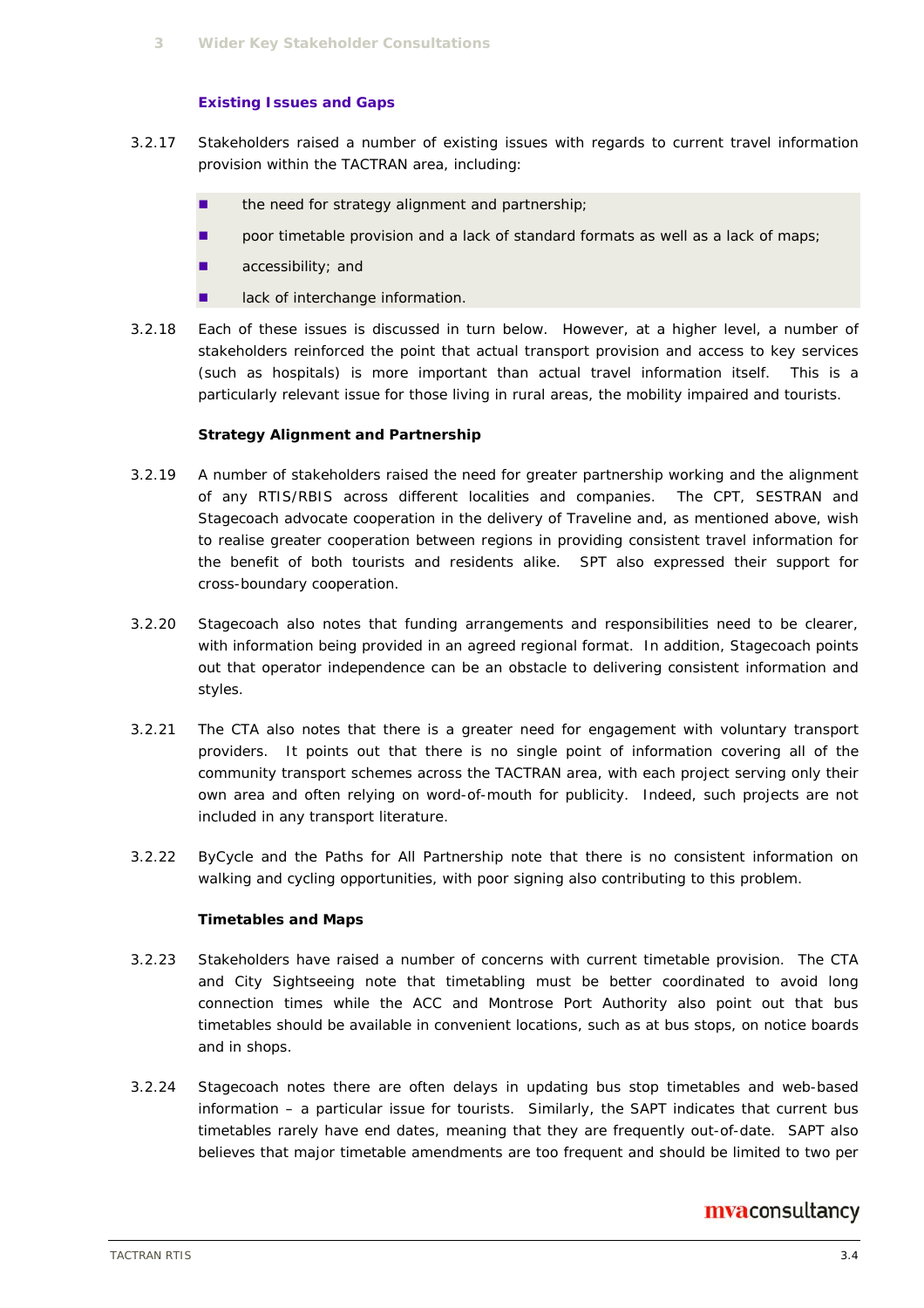year on fixed dates. Visit Scotland echoes this point, noting that it can be difficult to plan projects with a public transport element, due to frequent timetable changes.

- 3.2.25 Visit Scotland feels that timetable provision is fragmented and that the actual timetables themselves are unattractive and difficult to use, especially for tourists. NHS Forth Valley supports this point noting that there is a lack of public transport information related to access to key services, such as hospitals.
- 3.2.26 Stakeholders (most notably SAPT) also indicated that network and route maps are often absent from bus stops and other key locations, making it harder to travel by public transport.

#### **Accessibility**

- 3.2.27 Travel Dundee noted that regional variations in information provision need to be addressed.
- 3.2.28 The Dundee Access Group indicated that it is not often made clear whether services are wheelchair accessible.
- 3.2.29 ByCycle also felt that that there is insufficient information on cycle provision on buses and trains – ie spaces available, booking requirements, frequency, costs, availability of cycle carriage on buses etc. ByCycle believe that such poor cycling provision leads many cyclists to see no alternative to the car when travelling. PAP indicated that travellers should be informed of sustainable transport options, particularly walking and cycling, which should be included in all types of transport information provision.
- 3.2.30 The CTA pointed out that concessionary travel passes still could not be used on voluntary sector community transport services. Therefore members with concessionary pass holders still have to pay to use these services. Moreover, the current legislation only allows community transport organisations to carry members of their own organisation. They thought that local residents who are eligible should be able to access any services that are in their area.
- 3.2.31 The PKCTG raised the need for additional funding for transport information for community transport groups.

#### **Interchange**

- 3.2.32 The Traffic Commissioner and Travel Dundee both noted that there is a lack of information about onward connections, particularly when the connection involves travelling with a different provider or on a different mode of public transport.
- 3.2.33 Similarly, the ACC noted that travellers need information on where they can park their cars when connecting with public transport, be that bus, train or aircraft. There was also a general agreement amongst stakeholders that onward connections should be well publicised so as to encourage mode shift away from the private car.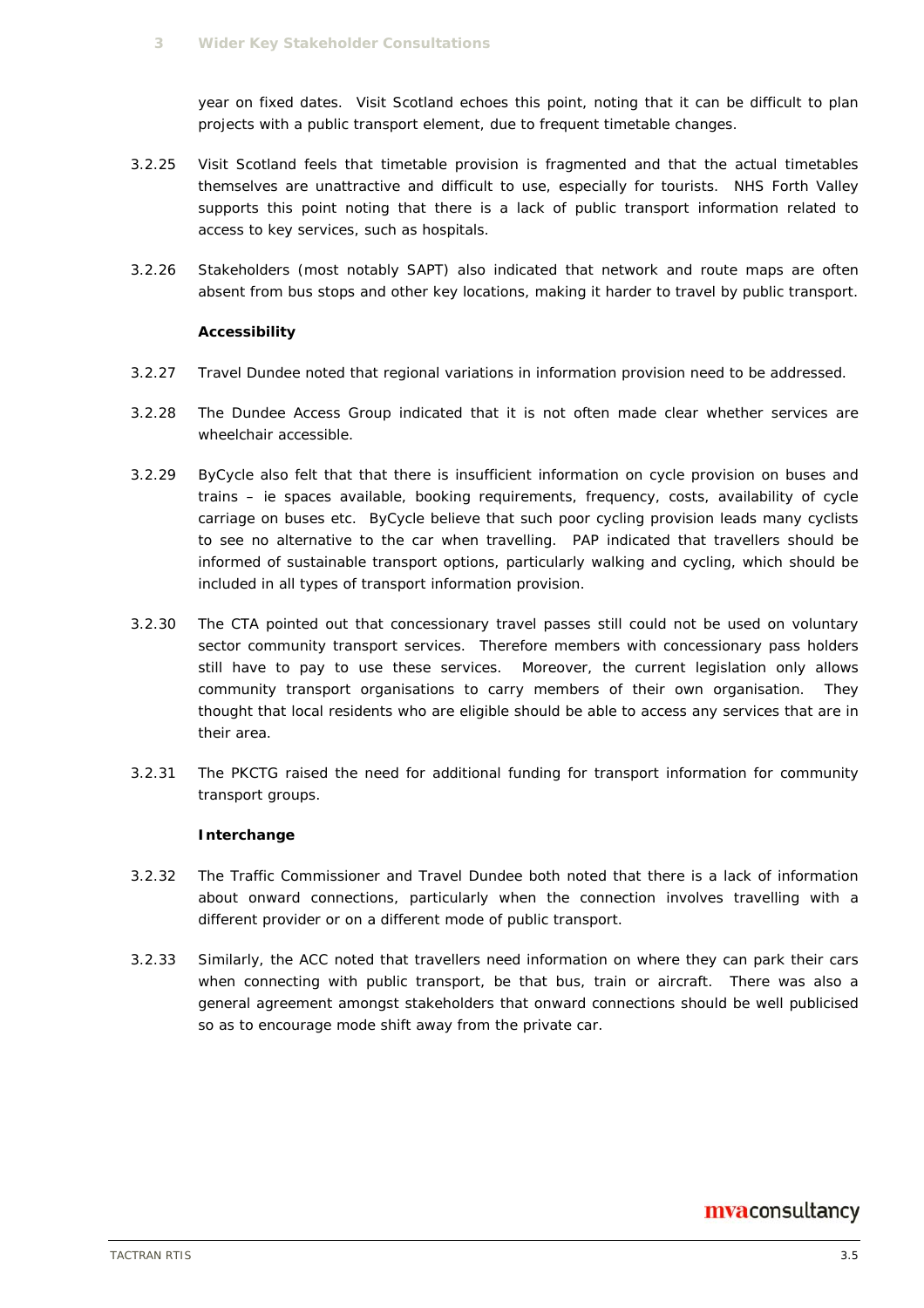#### **Vision and Objectives**

- 3.2.34 There was broad agreement with the set 'Vision' and objectives amongst stakeholders. However, consultees provided a number of comments on the Vision:
	- **In the Montrose Port Authority suggested that better integration with rail services is** pursued;
	- the CTA agreed with the 'Vision' but noted that the proposed model is not socially inclusive as it ignores modes of transport for those with mobility problems, those with a lack of transport provision, and those isolated from the commercial transport mix;
	- the ACC noted that the line 'by being easily read and understood' should be added to the Vision;
	- SAPT noted that an objective should be added to cover interchange between routes and modes;
	- ByCycle indicated that the Vision should also refer to travel for leisure, recreational and health purposes. In addition, they suggested that an objective should be added along the lines of 'to help facilitate multi-modal travel within the region';
	- PAP noted that the Vision should read '…which is socially inclusive, **encourages health gain**, enhances economy…';
	- **EXECT** City Sightseeing suggested that the objectives should include text on how to engage with operators and how information systems can be used to address other transport issue, such as congestion and inefficient operation;
	- the DATAG noted that for the RTIS/RBIS to be 'socially inclusive', bus service provision has be inclusive and in place for all residents;
	- Scottish Government indicated that the vision should note that 'greener and healthier' travel choices benefit the economy;
	- Scottish Natural Heritage welcomed emphasis on sustainable travel and modal shift to sustainable modes. They noted that the RTIS/RBIS should highlight sustainable travel options to natural heritage destinations and links to the Core Paths network; and
	- The PKCTG said they would prefer the Vision to read 'regional transport information provision which helps connect **individuals to services and communities** across the region and beyond'. They noted that the aims should reflect an ambition to connect all those with a transport need to a service that will meet that need in an economic and efficient manner. The PKCTG also noted that the objectives only relate to timetabled bus services.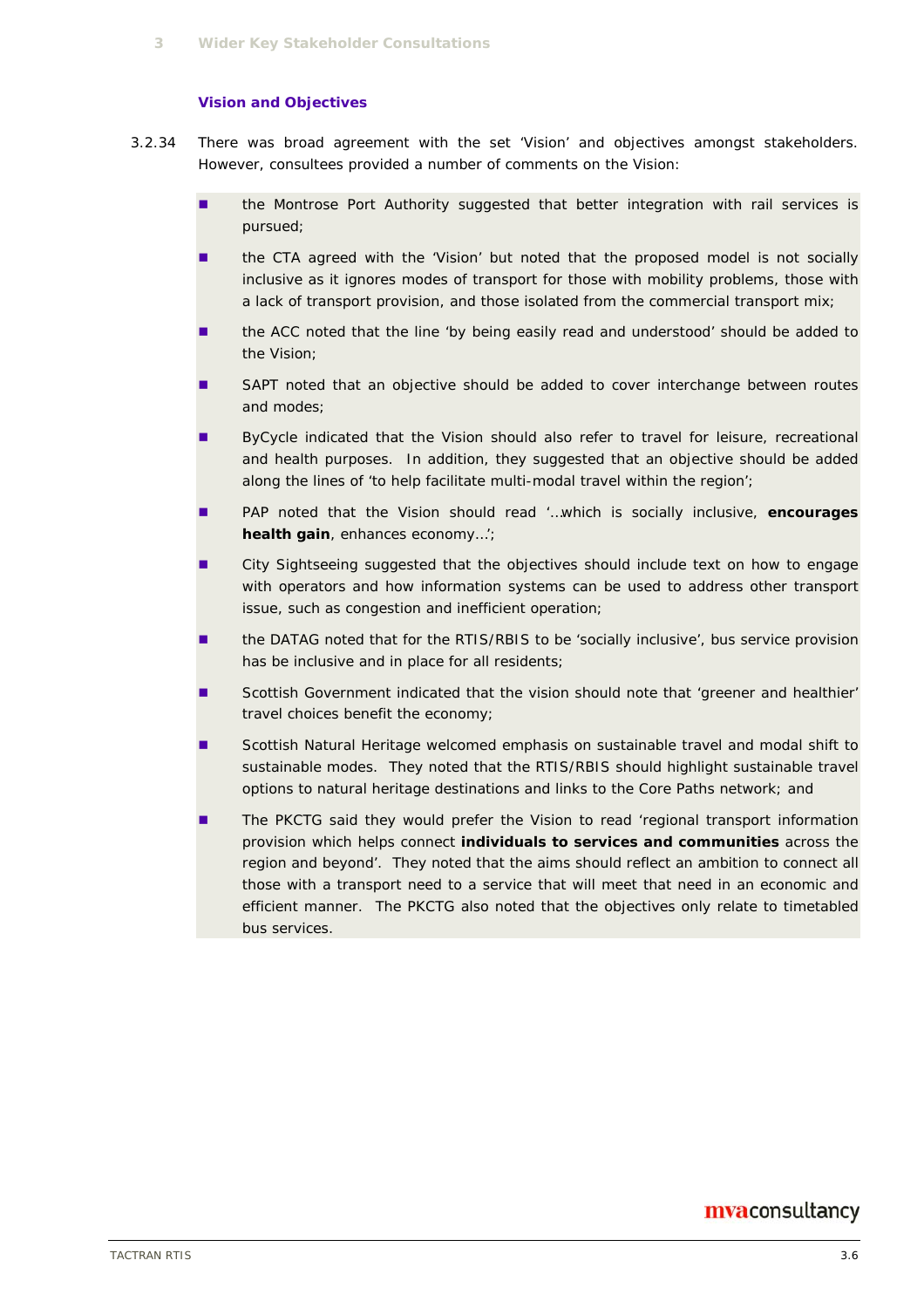#### **Opportunities and Solutions**

#### **Enhancing Existing Provision**

- 3.2.35 Stakeholders raised a number of areas where additional travel information could be provided that would be of benefit to their organisation/members, including:
	- **better integration between modes;**
	- **P** promotion of bus use and more widely publicised timetable and fare information;
	- **E** enhanced walking and cycling information; and
	- **n** provision of a public transport handbook.

#### **Inter-Modal Integration**

3.2.36 A number of stakeholders raised the need for better integration between different modes of transport (particularly bus and rail) and across local and regional boundaries. NHS Forth Valley also advocated the use of 'real time' travel information, so as to encourage bus use amongst travellers.

#### **Promotion of Bus Use**

- 3.2.37 Numerous consultees noted that bus timetables, fares and route maps should be more widely available and better maintained, particularly at bus stops and online. The Traffic Commissioner also pointed out that the name of the operator providing a service and their telephone number should be printed on all timetables. The Scottish Government also suggested that Traveline information should be provided at every bus stop, showing timetables, interchange opportunities and advertising changes to services. The CNP also suggested promotion of bus use through the provision of bus travel discounts when a person parks their car and switches to the bus.
- 3.2.38 The CTA (with regards to community transport) and Scottish Government also noted that better information should be provided on service accessibility.

#### **Walking and Cycling**

3.2.39 Stakeholders also advocated the need for better information about walking and cycling opportunities. Such provision would include information on walking and cycling routes, cycle storage, accessibility to public transport for bikes and better signposting. The consultees felt that there are opportunities for partnership working and that information could be disseminated in the form of leaflets, maps and online advice. Of particular importance is the need to publicise the Core Paths network and their access to the wider transport network.

#### '**How to…' Handbook**

3.2.40 Visit Scotland and the Scottish Government suggested the provision of a 'How to…' handbook, detailing information for all public transport, walking and cycling options within the TACTRAN area. This view is similar to that supported by the PKCTG who are seeking a TACTRAN-wide community transport booklet.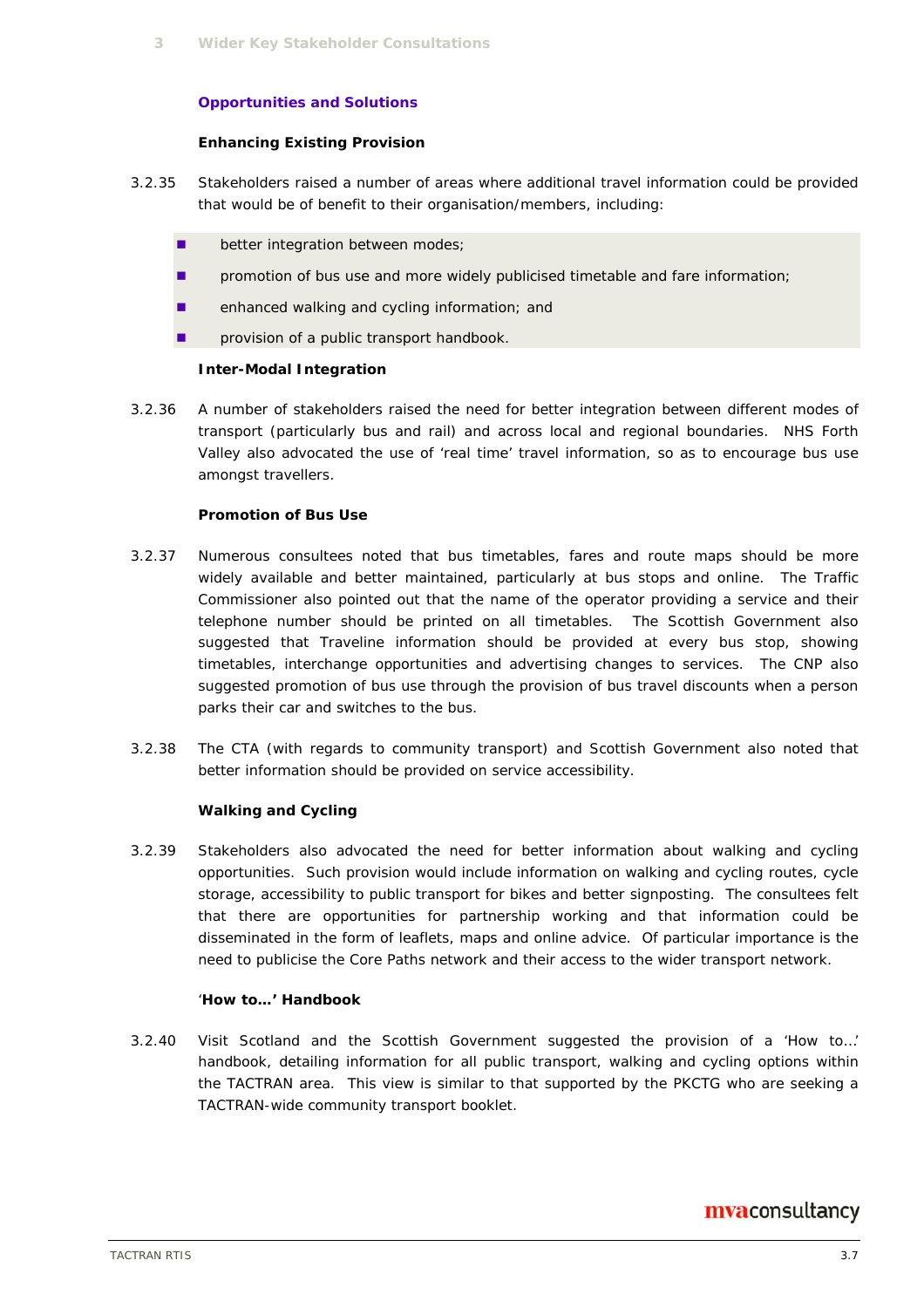#### **Location of Travel Information**

- 3.2.41 Stakeholders believe that travel information must be made widely available and targeted at all groups of society. They suggested a range of locations where travel information could be provided, including:
	- via the internet, telephone and text message-based services;
	- **Failway and bus stations/stops;**
	- tourist information centres and tourist accommodation;
	- public services and amenities local authority offices, community centres, shops, health centres, leisure centres, libraries etc;
	- Park and Ride sites; and
	- **T** 'real-time' information boards

#### **Form of Travel Information**

- 3.2.42 Stakeholders put forward various suggestions as to the form that travel information should take and advised working in partnership in the preparation and delivery of such information. Suggestions included:
	- $\blacksquare$  interactive web-based facilities, such as Traveline;
	- **leaflets, posters and maps;**
	- **EXEC** telephone enquiry (with a freephone Traveline number) and text message-based systems;
	- a 'Getting Around' CD (Visit Scotland);
	- **T** 'real-time' information boards;
	- literature targeted at workplaces to encourage sustainable travel; and
	- **Braille and alternative language translations.**
- 3.2.43 A number of consultees restated the point that information should be prepared by working in partnership and should be accessible to all groups in society.

#### **Production, Distribution and Funding of Travel Information**

- 3.2.44 There was a general consensus that the production, distribution and funding of travel information should be undertaken in a partnership environment involving TACTRAN, local authorities, transport operators, the NHS and community groups. The general consensus was that funding should largely come from TACTRAN, local authorities and, to a lesser extent, transport operators. Stakeholders generally supported a prominent role for operators in producing and distributing travel information. It was also felt that community groups and organisations like the NHS should assist in disseminating travel information as widely as possible.
- 3.2.45 SPT currently supports RTPI in Glasgow City and considering promoting the extension of it to the rest of its region. This may benefit TACTRAN residents travelling between the two regions. The responsibilities should be shared between the partnerships when dealing with cross-boundary travel information.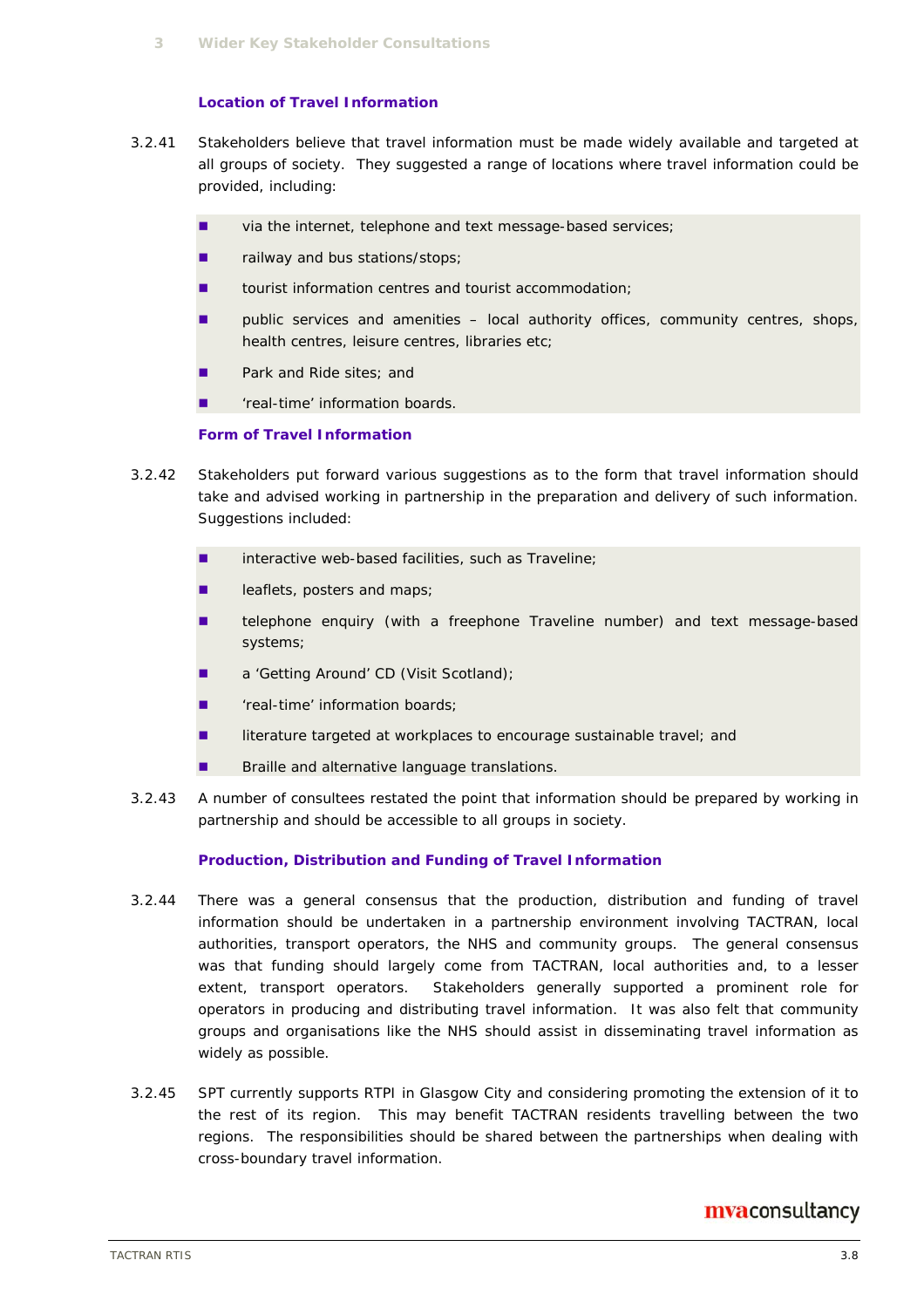#### **Improving Access to Current Information**

- 3.2.46 Stakeholders advanced a number of ideas to encourage better use of existing data, including:
	- **E** easily navigable internet-based resources, especially better use of Traveline Scotland, Transport Direct, and well kept local authority and operator websites;
	- consultation with local groups and residents to identify and rectify current issues;
	- employment of new technology, such as 'real-time' information;
	- a publicity campaign, with a strong focus on sustainable travel options and the provision of more visually attractive and accessible travel information (timetables, maps, leaflets, information boards etc);
	- **better timetables and maps, including 'locality maps' at key interchange locations;**
	- **e-mail-based 'user group';**
	- wider distribution, including at key local services and facilities;
	- 'on-demand' travel information; and
	- **u** youth education on travel choices.

#### **Best Practice**

- 3.2.47 Stakeholders identified areas of best practice that TACTRAN should aim to research and, where possible, replicate, when preparing the RTIS/RBIS. These include:
	- Stirling Dial-a-Journey;
	- $\blacksquare$  Fife coast walking and cycling signing;
	- Dundee 'real-time' bus information system;
	- Fife Council's "How do I get to..." leaflets;
	- The Cairngorms Explorer is an example of how to link days out with using the bus;
	- **Lathian Buses service maps;**
	- indicative travel time information between the service points advertised at bus stops and stations – London; and
	- **EXIDE FREXIST FIGUREY IN A THE VIOLET IS A THE VIOLET IN A THE PROPERTY FIGURE. EXIST** flexible roundee.
- 3.2.48 SESTRAN noted that there should be considerable research in transport information and that best use should be made of both good and bad experiences in other areas.

#### **Legislative Framework**

3.2.49 The Traffic Commissioner pointed out that it has a statutory power, that can be enforced, which requires operators to co-operate with local transport authorities (Councils/SPT) in the provision of timetable information. The registration procedures require 14 days pre-notice to local authorities/SPT. The notification procedures and times in the Regulations are there to assist in giving time to authorities, Traveline and the public, to know when services are going to run or be terminated. These procedures will move into electronic form - a pilot for that purpose has recently concluded and roll out will commence in the near future.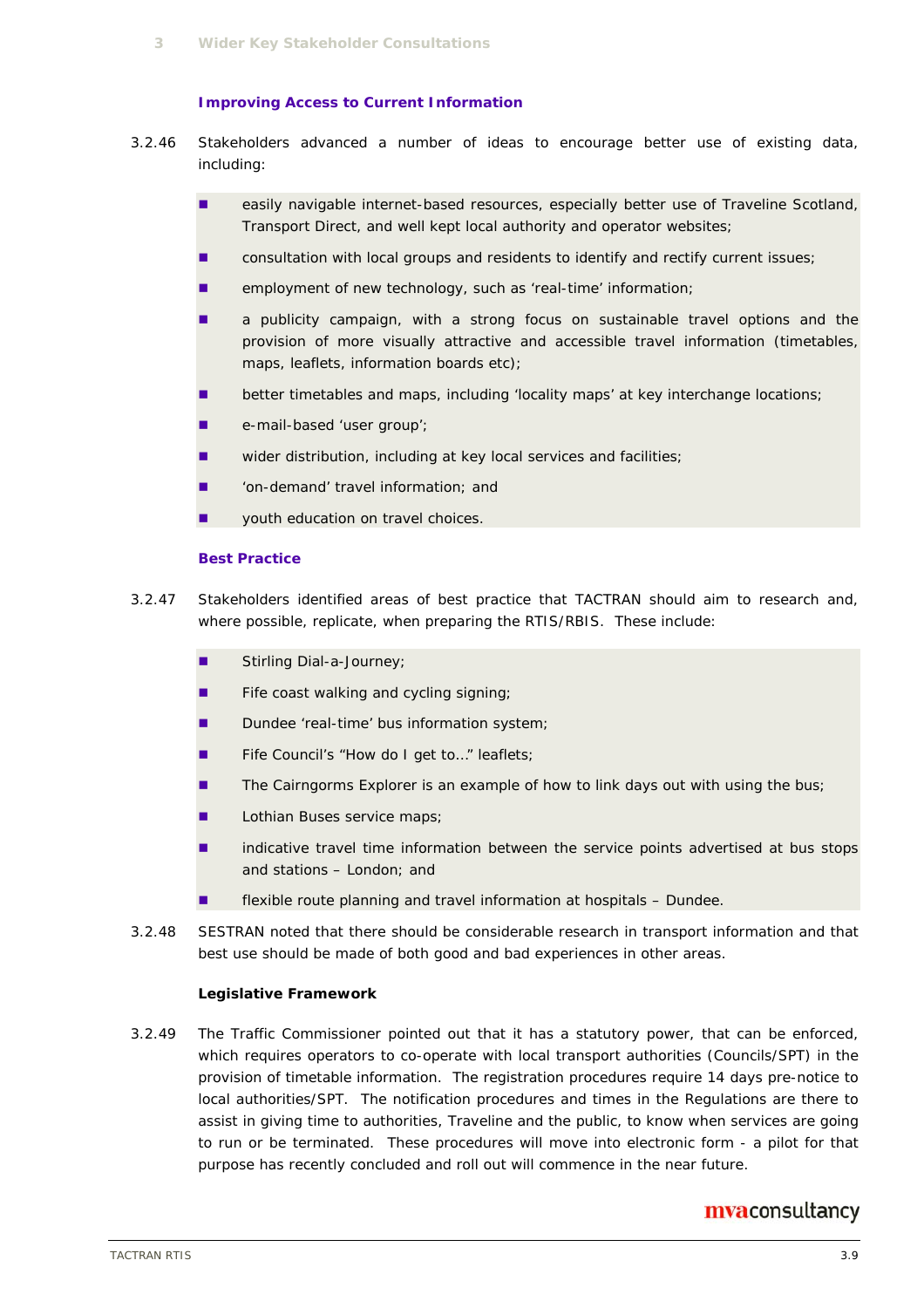#### **3 Wider Key Stakeholder Consultations**

3.2.50 For electronic bus registration to be 100% accurate, local authorities must fully commit to keeping the bus stop numbering up to date, especially when new developments are built – without up-to-date bus stop numbering, information strategies are at risk. The powers given in sections 33-35 of the 2001 Act should be implemented in the near future, as the powers are there to allow for more effective information for the public. For instance, the Traffic Commissioner has been working with SPT and the leverage of sections 34 and 39 has proved fruitful.

#### **3.3 6 February 2008 TACTRAN Bus Forum Consultation (Perth)**

- 3.3.1 We organised a joint consultation workshop with SDG who are undertaking TACTRAN's Bus, Demand Responsive and Community Transport Strategy and CBP, who are undertaking TACTRAN's Park and Ride Strategy.
- 3.3.2 The benefits of this exercise for our commission were to present the methodology applied to RTIS and RBIS development, as well as the key consultation findings which would shape its development. This presentation aimed to create an additional debate regarding bus information provision, within the concept of infrastructure and service provision.
- 3.3.3 After the presentations from the consultants, the participants were divided into five groups to discuss the existing issues, problems and gaps related to bus, DRT and CT provision within the region. They also discussed the draft objectives (and their priorities) which were put forward by SDG and the possible solutions and opportunities within the region. The list of participating organisations can be found in Appendix D.
- 3.3.4 It was not a surprise that the participants felt that information, infrastructure and service provision go hand in hand. The key findings of the group discussions reinforce our main consultation findings. These include:
	- providing information to potential hail and ride **passengers in rural areas**;
	- too much **information** but not in the **right format**;
	- providing **re-assurance** information provision to tell people what has been done and what facilities are available;
	- **I** information on those services providing **low-floor buses** is not comprehensive users are not confident that the bus they wish to use can accommodate them, or if they will be able to make a return journey using a low floor bus;
	- **Introduction of good quality** shelters, accessible bus stops, improved information and safety features at bus stops;
	- **u** visibility of information information should be located in a position, so that users can actually read it;
	- **multi-modal** information at bus stops;
	- **E** providing **joint timetable** information;
	- **treal time' information** at bus stops to increase the quality of journey experience greater need to know when the next bus is coming at bus stops with infrequent services;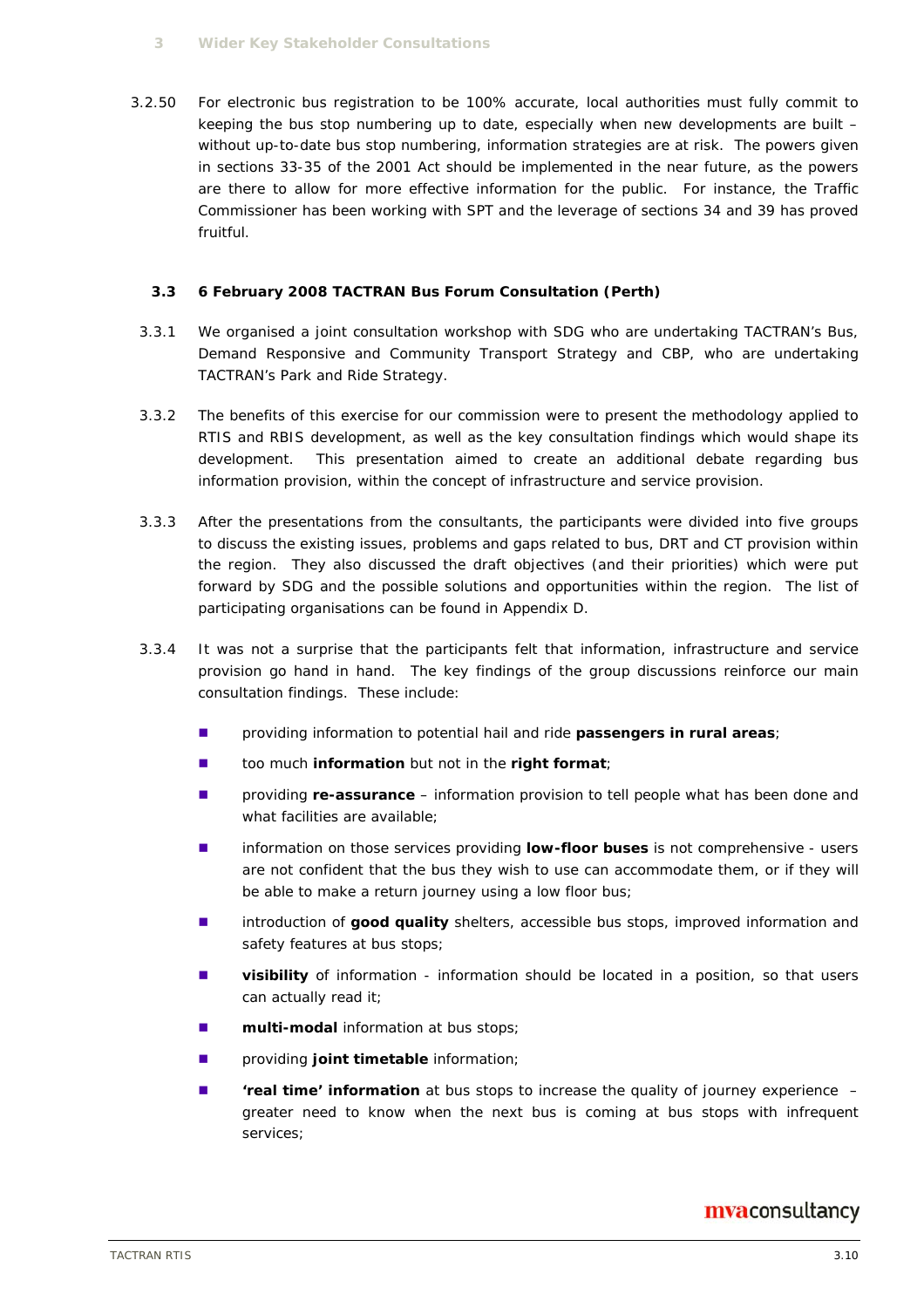- expectation of information to be **easily available** but it is not the culture of information and marketing needs to change; and
- **Demand Responsive Transport** (DRT) services should be properly reflected in information provided by Traveline.
- 3.3.5 There was a general consensus that information provision should be **centralised**; it should be **diverse** but **consistent**; all information should feed into a centralised service – one point of contact for the public. It was agreed that this should however build on what is already there, rather than starting from scratch. However, it was thought that the role of Traveline in providing information was not sufficiently recognised. Information on what is out there is critical – some participants thought that Traveline was not particularly usable.
- 3.3.6 It was suggested that it was important to clarify who is **leading co-ordination function** as the councils were not doing it so well. Therefore it was thought that TACTRAN could step in to help.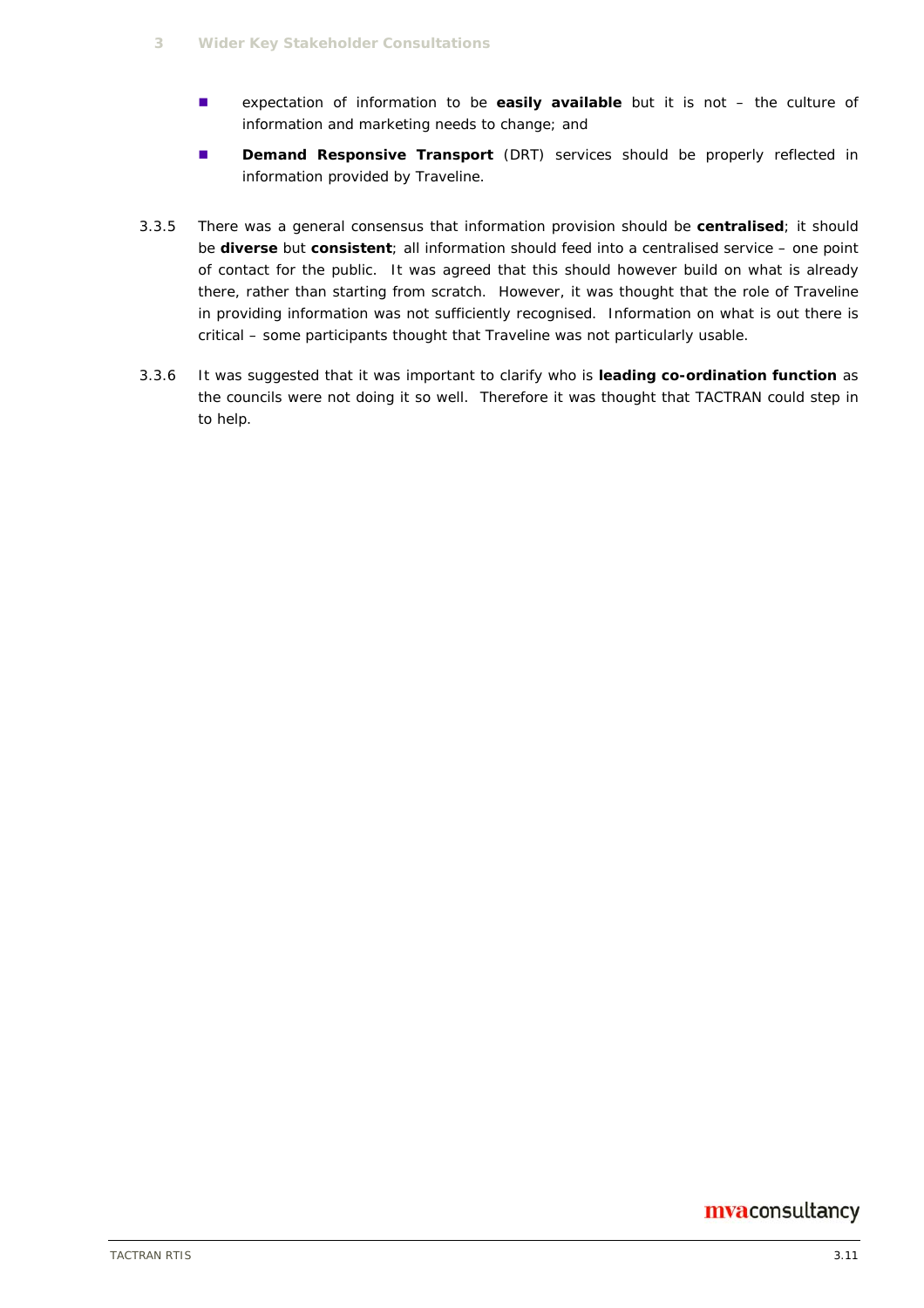#### **4.1 Introduction**

- 4.1.1 A number of issues and concerns, as well as gaps in the travel information provision in the TACTRAN area, were also raised in various consultation workshops during the development of a Regional Transport Strategy. These consultations included local authority workshops, wider stakeholder workshops and focus groups, and a Strategic Environmental Assessment (SEA) group workshop.
- 4.1.2 A summarised outcome of these events, related to the travel information provision in the region, is presented below. All information has been taken from the Regional Transport Strategy Consultation report (March 2007).

#### **4.2 Key Points from the Consultations**

#### **Promotion of TACTRAN Region as a Tourist Destination, All Year Round**

- 4.2.1 Tourism was seen to be the major future economy for the TACTRAN area. Stakeholders felt the following should be done:
	- **n** promotion of integrated transport options for tourists, including integrated ticketing, should be increased;
	- **In the availability of information on public transport for tourists, including fares** information, should be improved;
	- there should be an increase in the promotion of sustainable transport to tourists  $$ there is a need to look abroad for best practice and implement policies which educate people that there are alternatives;
	- road signage throughout the region should be improved; and
	- **n** promotion of other tourist areas should be increased to reduce the parking pressures at certain locations.

#### **Information at Car Parks**

- 4.2.2 Cairngorms National Park noted that:
	- **i** it should be ensured that all car parks have public transport, walking and cycling options clearly displayed so that cars can be left in the car parks.

#### **Promotion of Walking and Cycling**

- 4.2.3 A strong consensus was that the promotion of walking and cycling must be increased. This could be achieved via:
	- education, including cycling training and 'Safe Routes to Schools' programmes although it is necessary that the facilities are in place first and routes are safe and enjoyable;
	- **n** more maps and visual information; and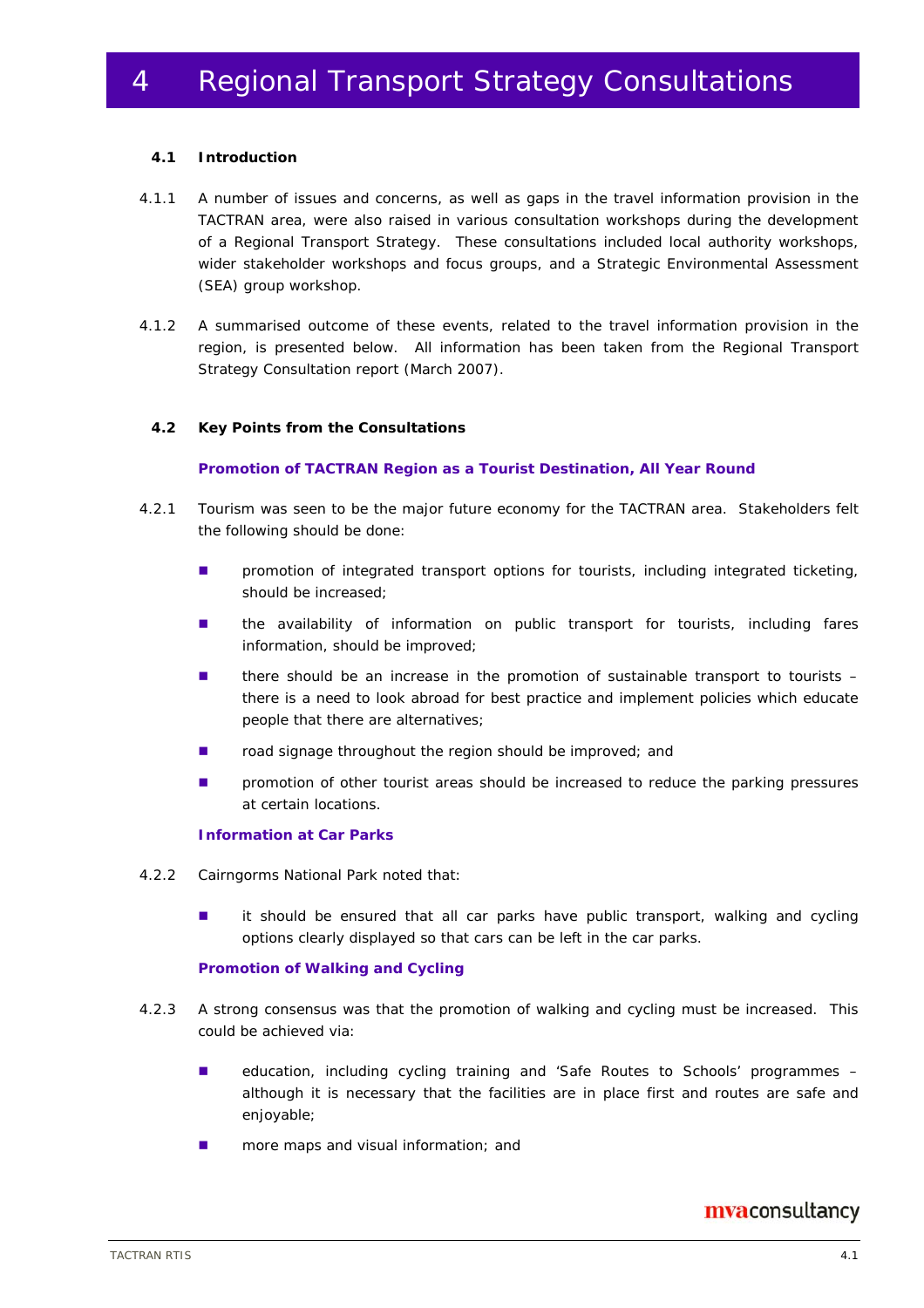**an increase in the promotion of regional commuter and recreational cycling and** walking routes.

#### **Public Transport Information**

The following views were expressed by the stakeholders:

- **there is a need to advertise/provide/promote integrated ticketing and information on** integrated travel;
- there is a need for better promotion of coach services;
- integrated transport should be accessible from the front door there is a need to consider time/distance to travel to public transport;
- increase public transport information at sites including car parks, and pre-travel 'realtime' information on the web and at travel termini/stops;
- $\blacksquare$  Traveline should be used more extensively;
- there is a need for more information related to concessionary travel;
- **In the need for good quality travel information should be endorsed, but that which** already exists should not be duplicated;
- **there is a need for more visual information eg maps of public transport system and** relevant maps at bus stops; and
- there is a need to look at timetables available to railway users (some timetables do not show local trains from eg Perth to Glasgow or Edinburgh).
- 4.2.4 In addition, limited daytime and evening public transport options in rural areas were highlighted.

#### **Information at Interchanges**

- 4.2.5 Some stakeholders noted that:
	- standard information panels for all modes of transport should be at all stops and termini.

#### **Accessibility of Public Transport for People with Special Needs**

- 4.2.6 Stakeholders representing vulnerable groups pointed out issues regarding:
	- $\blacksquare$  the attitudes of bus and taxi drivers towards disabled travellers and that best practice training was required across the region; and
	- **the need to retain paper, audio and face-to-face information provision for people with** disabilities, or those not information technology literate.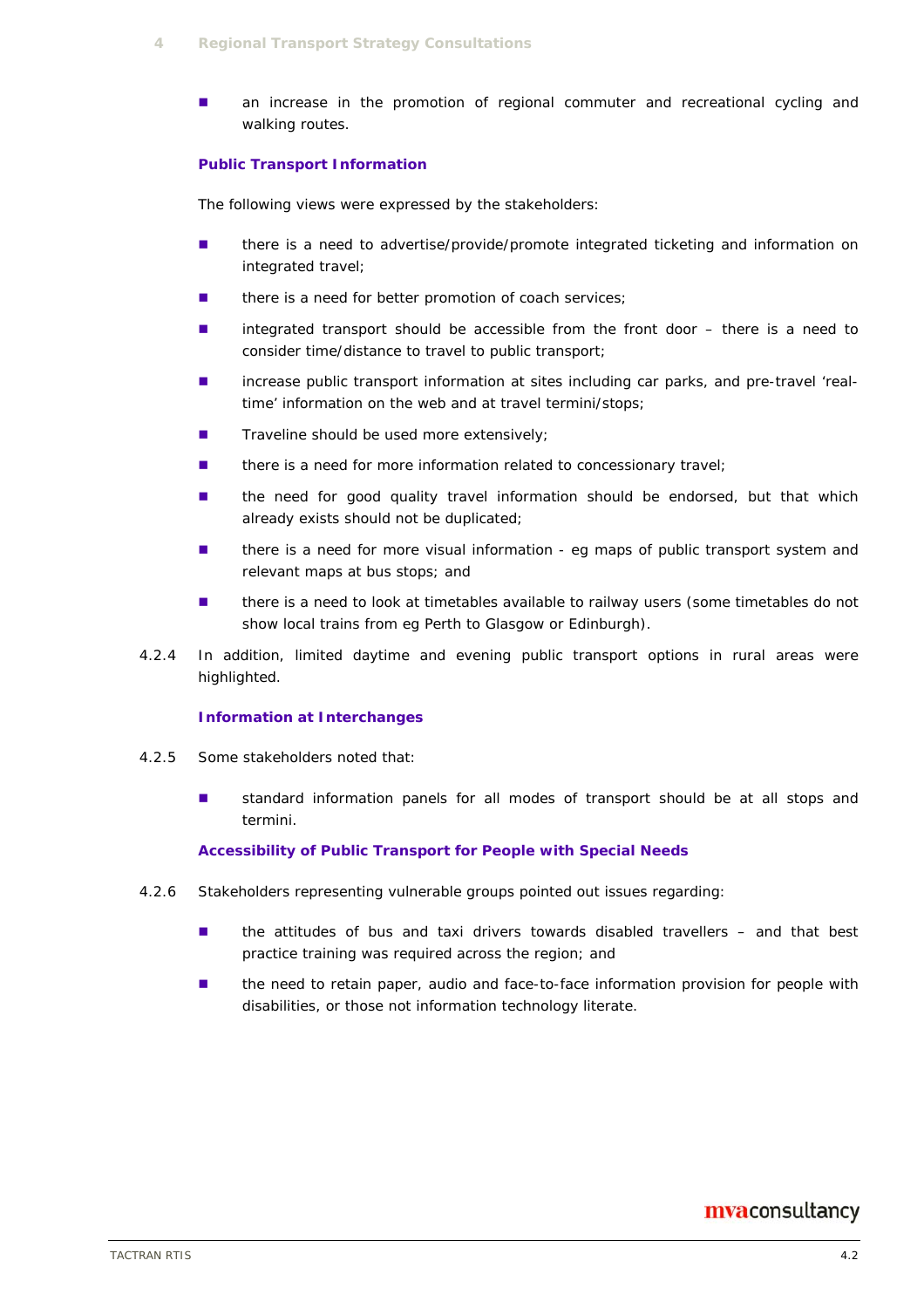#### **Travel Information at Hospitals**

- 4.2.7 Health-related stakeholders highlighted that there was:
	- **a** lack of public transport information at hospitals for staff, patients and visitors;
	- **a** need for promotion of green travel planning, car-sharing and public transport for the staff; and
	- **a** need for more information regarding non-emergency transport (eg under what condition an ambulance would be provided and what other options were available).

#### **Individualised Journey Planners and Personalised Travel Planning**

- 4.2.8 A few points were made regarding individualised journey planners and personalised travel planning (PTP) in the respect that:
	- **PTP** can be highly successful and good at changing behaviour/travel patterns, but is costly;
	- **there is a need for a combination of information systems and individualised journey** planning - if someone is not comfortable with technology, the service has to be provided on a face-to-face basis; and
	- $\blacksquare$  Traveline journey planners should be utilised.

#### **Cross-Boundary Partnership Work**

Stakeholders, and in particular, neighbouring Regional Transport Partnerships noted that:

- **TACTRAN needs awareness of other regions and routes running in close proximity to** its boundaries;
- **EXECT:** 'Real Time' Information (RTI) provision currently exists on services crossing through the TACTRAN area into the HITRANS area. This provides an opportunity for the partnerships to work together, to ensure passengers at all points on routes benefit from the availability of up to the second, accurate service information; and
- **HITRANS** and TACTRAN should work together with the bus operators providing cross boundary services, to develop statutory Quality Bus Partnerships. This would deliver improvements such as commitments to service frequency, accessible vehicles, improved infrastructure facilities, bus priority measures and better information.

#### **Greener Business Travel**

4.2.9 Many stakeholders noted that businesses need to encourage the use of greener transport.

#### **Technology Issues**

Stakeholders highlighted that the following could be considered:

- **NO** WiFI internet access installed on buses;
- $\blacksquare$  instant ticketing/internet one-stop shop; and
- **E** technology for mobile phone services in the TACTRAN area could be improved to ensure teleservices for ticketing and 'real time' transport information work.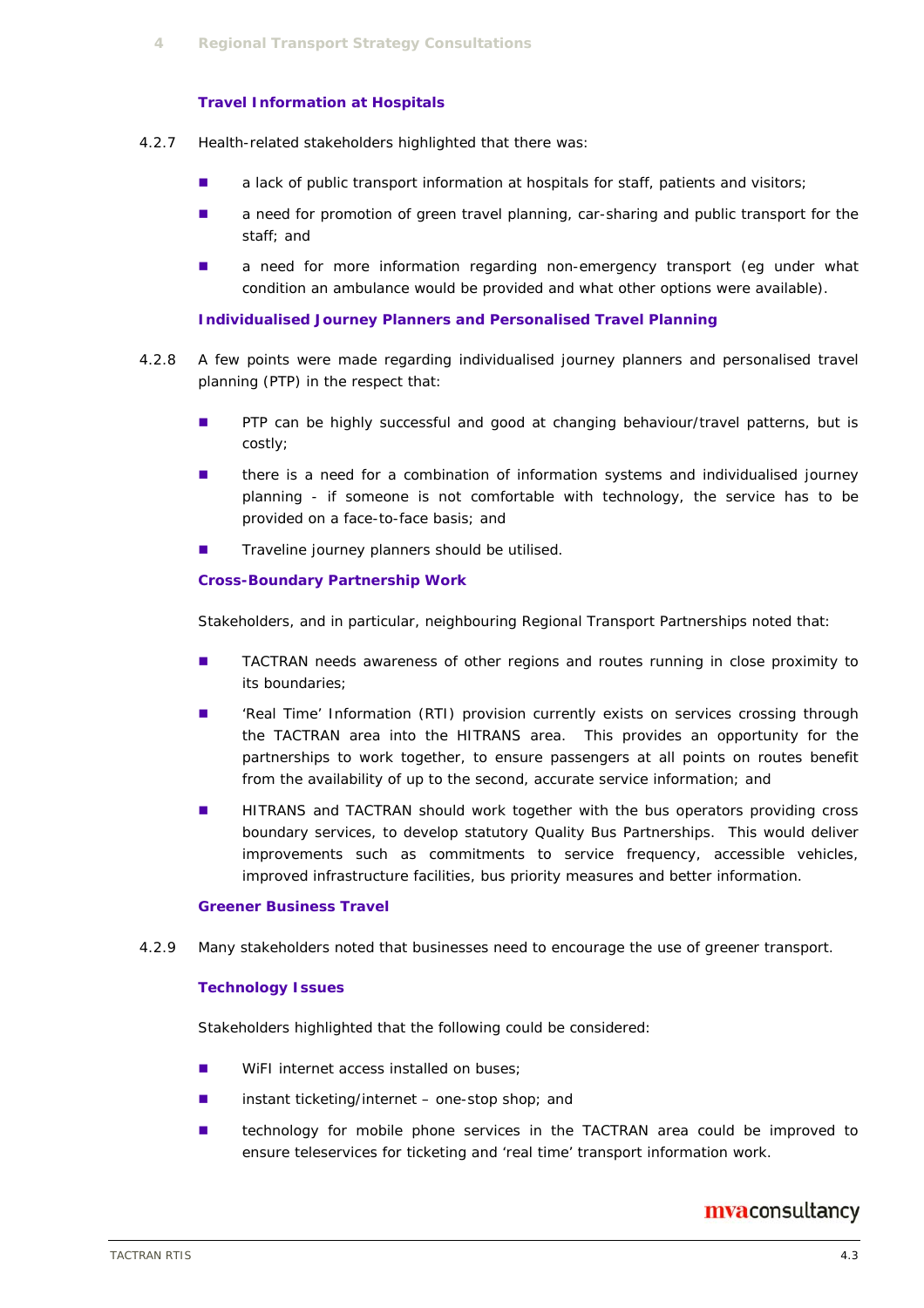#### **Advertising Sustainable Travel Options**

- 4.2.10 Advertising campaigns, as a mean to promote sustainable travel options, were seen by many as important, but by a few as unnecessary and a national, rather than regional issue. Stakeholders' comments included that:
	- **the campaign to change attitudes and behaviour needs to be long-term;**
	- **Number** work with TV, press, radio, businesses and the whole community is required;
	- **a** awareness campaigns are of doubtful value, if the product being promoted is not attractive; and
	- **EXEC** expensive advertising campaigns need large expensive surveys to be carried out so that the effectiveness can be measured.

#### **Powered Two Wheelers**

- 4.2.11 Representatives of motorcycle groups expressed that there is a need to:
	- **E** encourage the use and awareness of PTWs (Powered Two Wheelers Moped, Scooters and Motorcycles) as a sustainable form of travel and a first choice after the car; and
	- **I** include PTWs in travel plans consideration needs to be given to benefits and disadvantages of this mode, so that measures can be taken to reduce vulnerability of this mode and increase attractiveness by promoting best practice.

#### **Car-Sharing**

- 4.2.12 Stakeholders noted that actions should be taken to:
	- **promote car-sharing; and**
	- **u** widen and develop lift-sharing across the region, using the experience of dundeliftshare.com.

#### **General Comments**

- 4.2.13 In addition a few general points were made by stakeholders, including:
	- TACTRAN should not replicate what is already being done, but should have an overview, share learning from good practice and maybe provide some minimum standards;
	- TACTRAN needs to decide what role it wants to have. If it would like to be heavily involved, then the local authority role would have to be eliminated, not replicated;
	- **n** people need more than local or regional information it has to be national or international, which ties-in to other areas to provide a seamless transport experience;
	- **if** the infrastructure is not provided and maintained, then measures relating the promotion of sustainable transport options will not have as great impact;
	- **there is a need for integration and user-friendliness of travel information, including** more visual information, which is remembered better than a text; and
	- it will be difficult to persuade people to change their travel attitudes and behaviour; and focus should be on school education.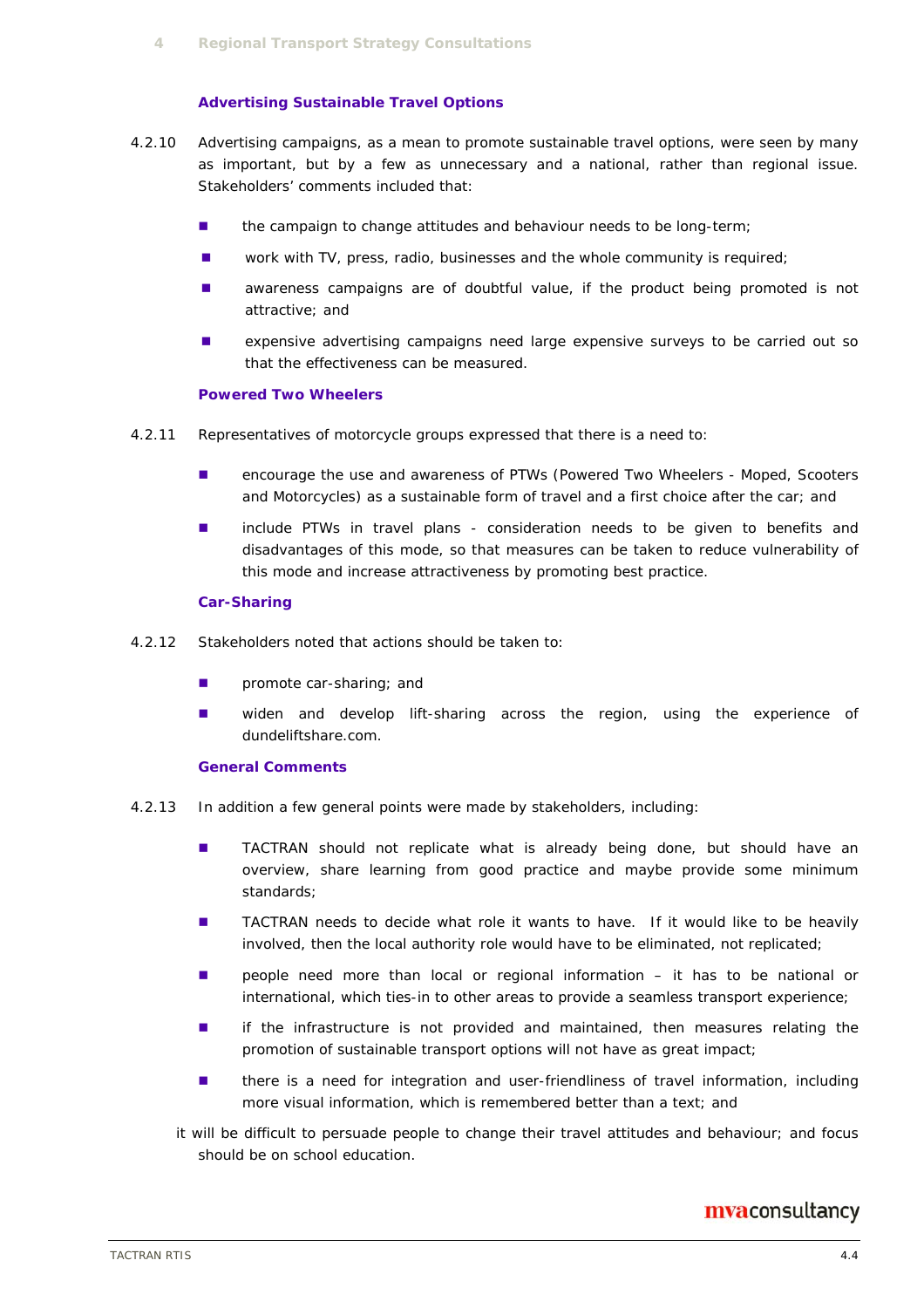#### **5.1 Introduction**

- 5.1.1 In May 2007, JMP consultants undertook a study for the SESTtran transport partnership of the 'Potential Benefits in SEStran developing a Bus Passenger Information Strategy'.
- 5.1.2 The study included consultations with a range of stakeholders, including some of TACTRAN's local authorities and wider key stakeholders. The relevant stakeholders for our study were:
	- TACTRAN, Stirling, Perth & Kinross and Dundee City councils;
	- neighbouring local authorities and partnerships, including Clackmannanshire, Fife and SPT;
	- **u** public transport operators and representatives, including First Group, Stagecoach and Confederation of Passenger Transport; and
	- other national agencies and regulatory bodies including Scottish Government, Transport Scotland, Traffic Commissioner and Traveline.
- 5.1.3 All stakeholders were sent a structured questionnaire seeking respondents' views on the benefits and disbenefits of a region-wide Bus Passenger Information Strategy (BPIS), as opposed to local authority-specific ones, and whether they foresaw any problems with the introduction of such a strategy.
- 5.1.4 The findings of the consultation are provided below.

#### **5.2 Key Points From the Consultation**

#### **Benefits of a Region-Wide BPIS**

- 5.2.1 The benefits of a region-wide Bus Passenger Information Strategy were as follows:
	- **EXECT** benefits to passengers through standardisation of information, with particular benefits arising on services crossing local authority boundaries, or on routes served by more than one operator;
	- **an** increase in passenger understanding of, and hence confidence in, bus services;
	- $\blacksquare$  economies of scale in the preparation of strategies;
	- **E** economies of scale in the provision of information, as the same standard of information will be provided in more locations;
	- **an increased scope for acceptance and adoption of best practice;**
	- **avoids divergence of strategies;**
	- **Increases opportunity to invest in understanding the benefits which different types of** information can bring;
	- **If limit is likely to encourage those that do not presently provide high-quality information to** adopt higher standards;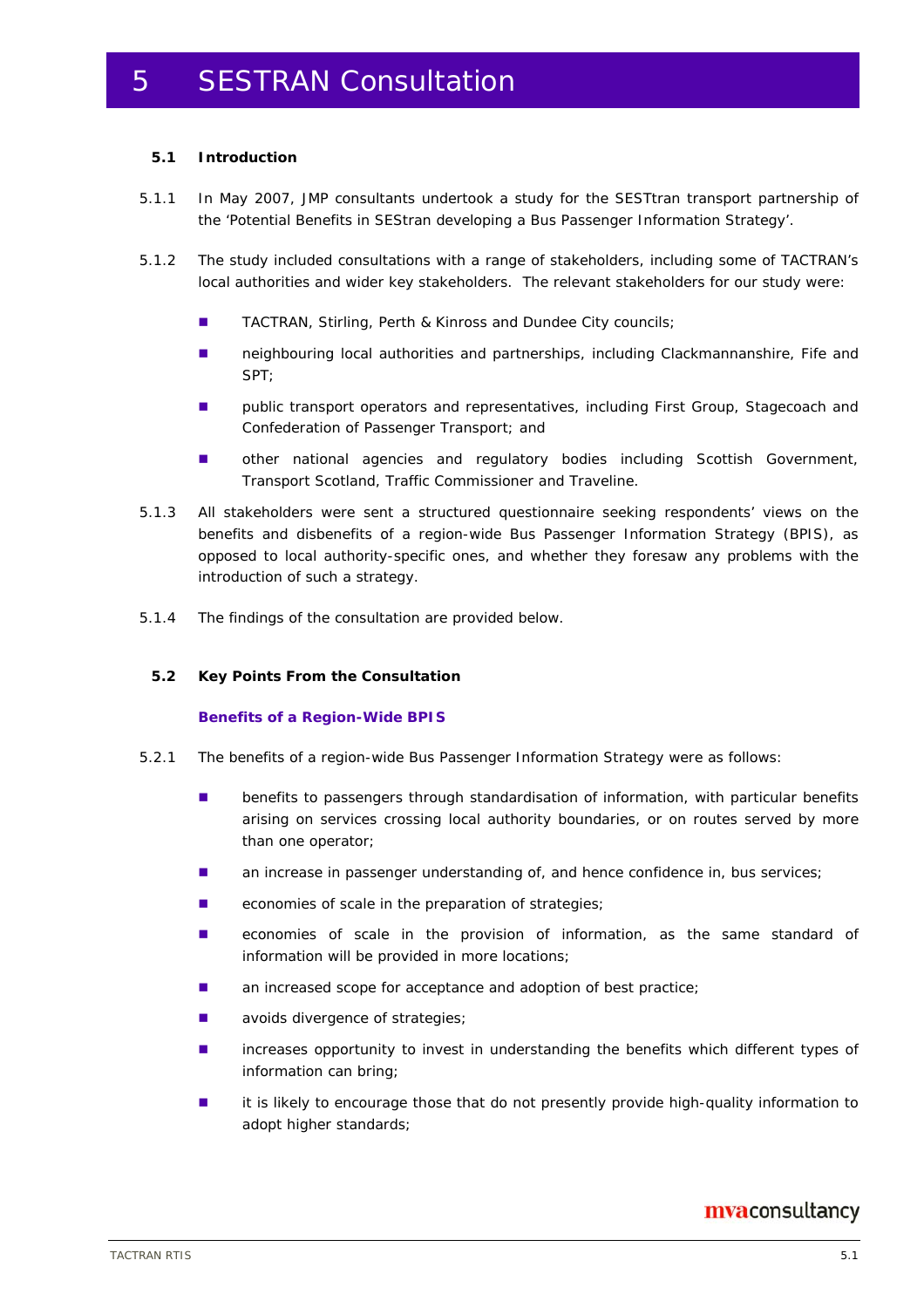- **I** it saves operators having to negotiate with numerous Local Authorities or deal with a variety of standards;
- there is a clarification of responsibilities;
- **In local authority boundaries do not necessarily accord with transport network** boundaries, and this minimises conflicts within the region; and
- **there is potential for a better fit between the stated strategy and national aspirations.**

#### **Disbenefits of a Region-Wide BPIS**

- 5.2.2 The views regarding disbenefits of a region-wide Bus Passenger Information Strategy included:
	- loss of local control, but benefits were felt to outweigh the disbenefits of a region-wide strategy; and
	- **the potential for some duplication of effort with the production of a region-wide** strategy.

#### **Problems and Risks Associated With Developing a Region-Wide BPIS**

- 5.2.3 The following comments were received:
	- $\blacksquare$  there is a possible perceived threat to local authority "independence";
	- **there may be high costs/lack of resources to deliver requirements of the strategy;**
	- **there is a risk of abortive work or disrupting established relationships/information** provision;
	- **I** there may be a diminution of information quality in those areas presently benefiting from high-quality provision, or operators that already provide high-quality information being relatively penalised;
	- **a** stronger strategy could lead to cross-boundary "information conflicts" (at the juncture with other RTPs) becoming more significant;
	- $\blacksquare$  the strategy may not reflect the diversity of the region, and so may not be fully inclusive;
	- **there may be challenges for negotiation with so many authorities and operators;**
	- $\blacksquare$  it may be necessary to discard information systems already in place:
	- **n** there may be possible conflicts between differing aspirations;
	- **the possibility of a lack of local knowledge of those delivering regional information;**
	- **the need for local authorities to enforce requirements that are seen to have been set** by others;
	- **n** there may be a potential for confusion between the regional and adopted local information strategies;
	- **there is a risk that this could delay the preparation of some Councils' strategies; and**
	- **there is a risk of only setting out the minimum requirements, rather than pushing for** enhancements.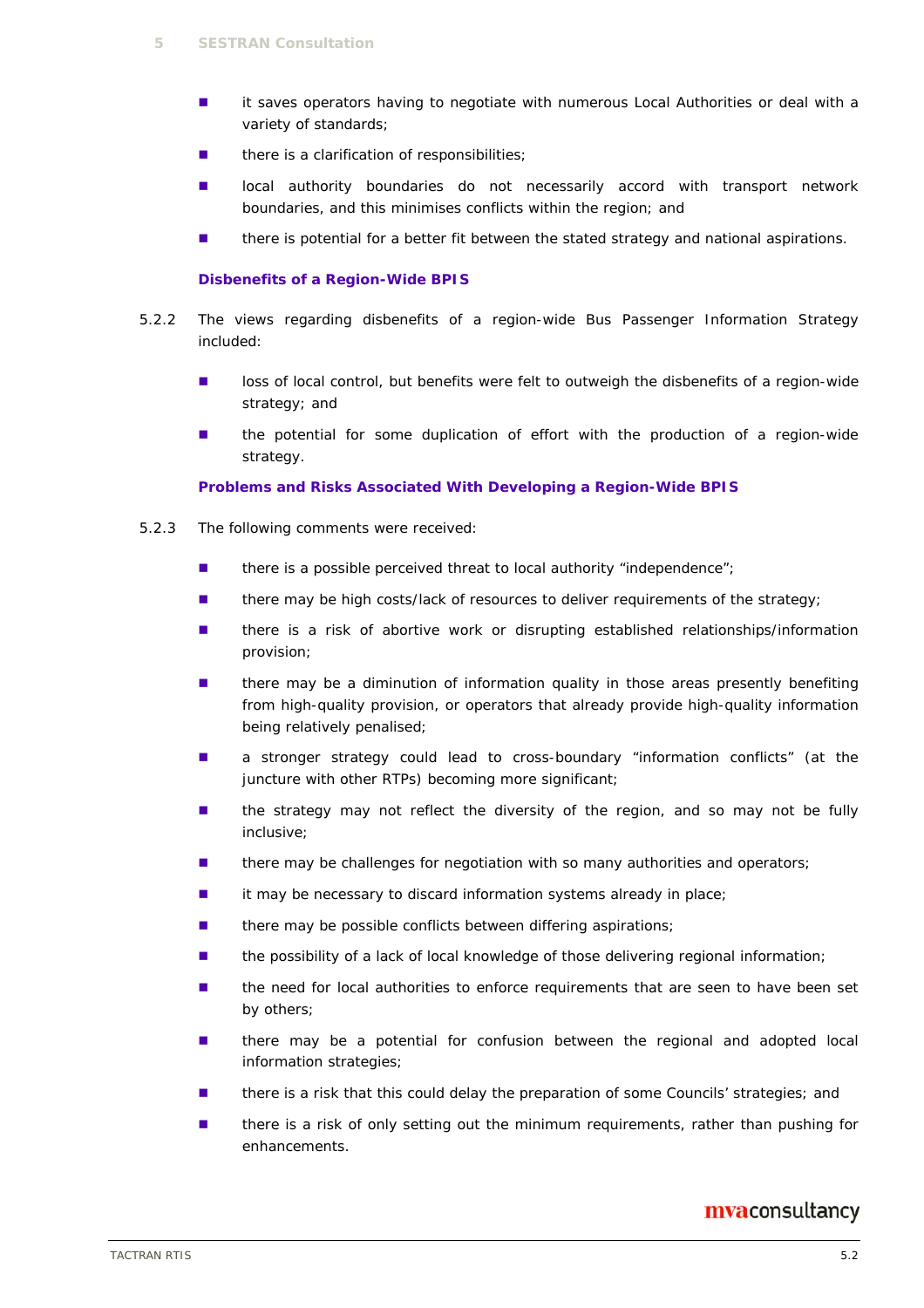#### **6.1 Introduction**

- 6.1.1 During the consultation process, we sought the opinions of TACTRAN, the constituent local authorities and the wider key stakeholders on a draft vision statement, aims and a set of draft objectives (these can be seen in Appendix B, the Standard Consultation Questionnaire).
- 6.1.2 In general, there was a consensus that these were appropriate and relevant to the strategies. However, it was agreed that there was no need for a separate vision statement or aims to be formulated for the RTIS or RBIS, as these are already addressed in the Draft Regional Transport Strategy (RTS).
- 6.1.3 The updated and agreed sets of objectives are presented in the remainder of this Chapter.

#### **RTS Vision**

6.1.4 "*A transport system, shaped by engagement with its citizens, which helps deliver prosperity and connects communities across the region and beyond, which is socially inclusive and environmentally sustainable and which promotes the health and well-being of all*."

Draft TACTRAN Regional Transport Strategy (2007)

#### **RTS Objectives**

6.1.5 The overarching objective for each theme, and related supporting sub-objectives, are set out below. These objectives have guided the identification of options and packages of measures which have been considered and assessed in the development of the RTS. Highlighted in **bold red text** are those RTS sub-objectives with particular relevance to the Information Strategy development.

#### **Economy: To ensure transport helps to deliver regional prosperity.**

- 6.1.6 Related sub-objectives:
	- **1** To ensure that transport infrastructure and services in the region help deliver economic growth, particularly in key business and employment sectors;
	- **2** To improve the efficiency, reliability and integration of the movement of **goods and people; and**
	- 3 To address issues of peripherality associated with the TACTRAN area.

**Accessibility, Equity and Social Inclusion: To improve accessibility for all, particularly for those suffering from social exclusion.** 

- 6.1.7 Related sub-objectives:
	- **4 To improve access to employment;**
	- 5 To improve access to public services, including health and education;
	- **6 To improve access to retail, recreation and leisure facilities;**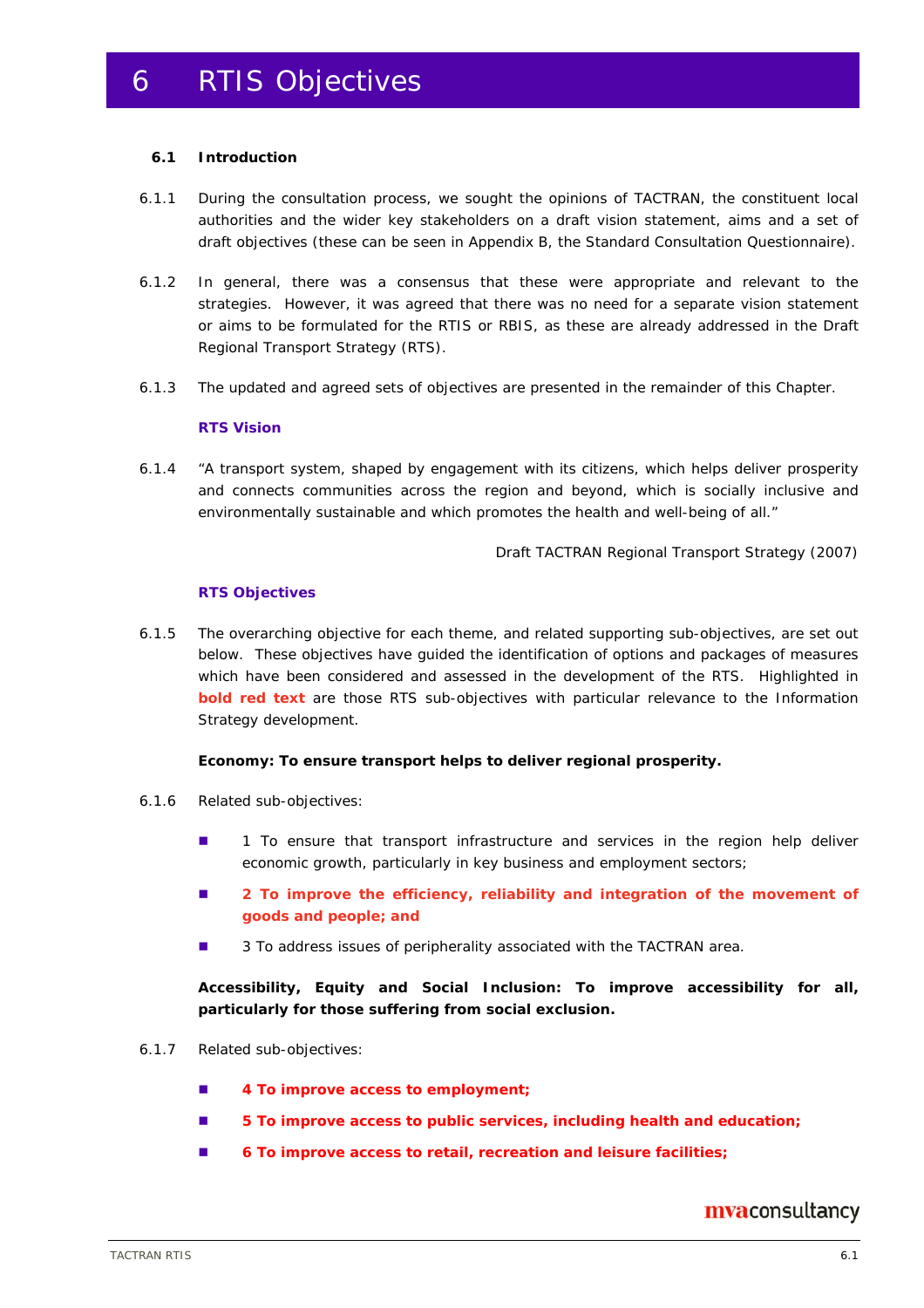- 7 To reduce severance and social and economic isolation caused by transport, or by a lack of it; and
- **8 To improve the accessibility and inclusivity of the transport system.**

#### **The Environment: To ensure that the transport system contributes to safeguarding the environment and promotes opportunities for improvement.**

- 6.1.8 Related sub-objectives:
	- **9** To contribute to the achievement of the Scottish national targets and obligations on greenhouse gas emissions;
	- **10** To promote a transport system that respects both the natural and the built environment; and
	- 11 To promote a shift towards more sustainable modes.

#### **Health and Well Being: To promote the health and well being of communities.**

- 6.1.9 Related sub-objectives:
	- 12 To help meet or better all statutory air quality requirements in the TACTRAN area; and
	- **13 To promote a culture of active and healthy travel.**

**Safety & Security: To improve the real and perceived safety and security of the transport network.** 

- 6.1.10 Related sub-objectives:
	- 14 To improve transport-related safety; and
	- **15 To improve real or perceived levels of personal security on the transport network.**

**Integration: To improve integration, both within transport and between transport and other policy areas.** 

- 6.1.11 Related sub-objectives:
	- 16 To improve integration of all transport modes;
	- 17 To ensure integration with land-use planning; and
	- 18 To ensure a fit with other relevant national, regional and local strategies **and policies.**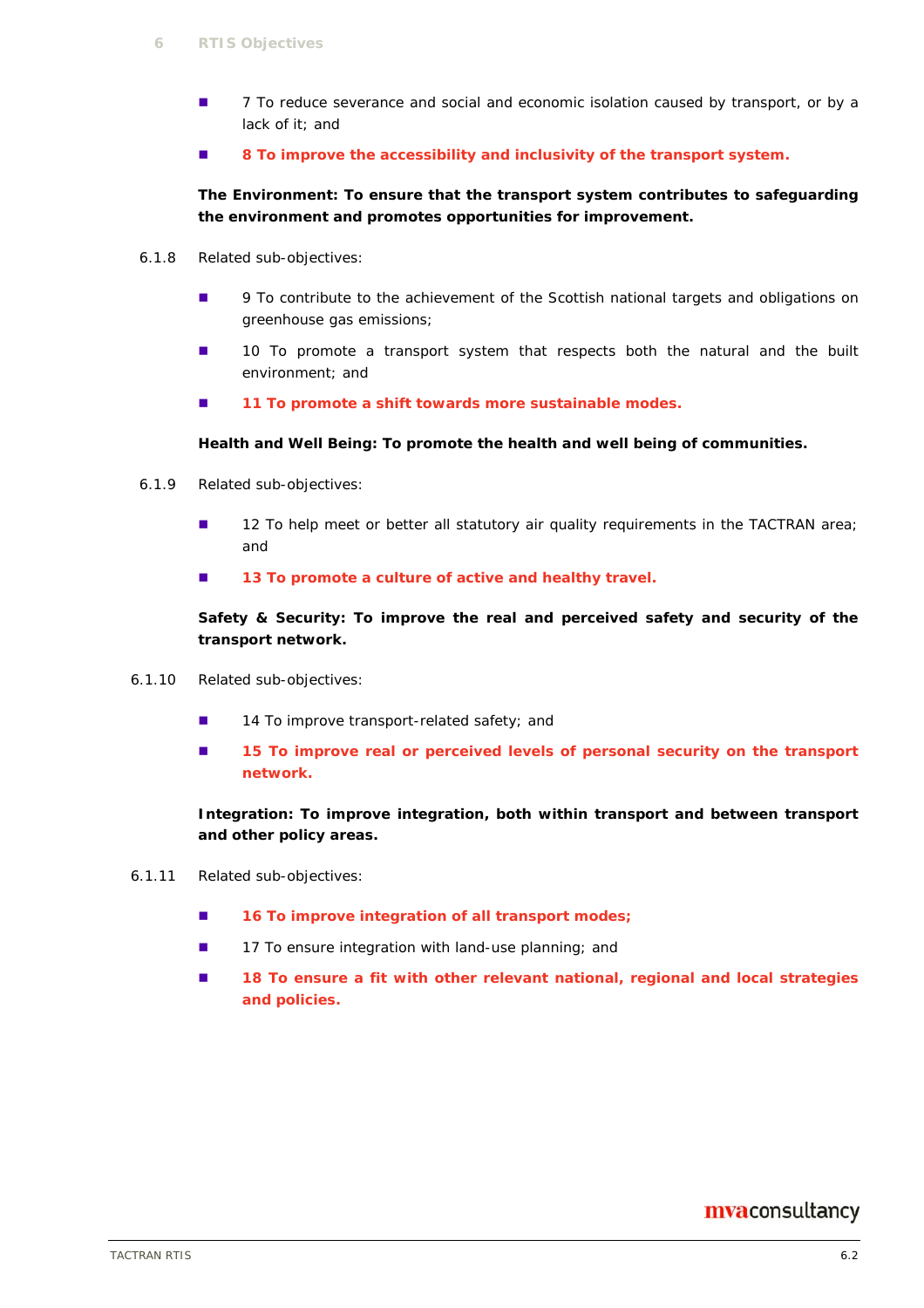#### **6.2 Agreed Objectives for RTIS and RBIS**

- 6.2.1 We developed a single to cover both Travel and Bus Information Strategies to simplify the objectives (making them more memorable and targeted) and to demonstrate how the two strategies nest within one another.
- 6.2.2 Objectives are **SMART** Specific, Measurable, Attainable, Relevant and Timed. Sometimes there can be a "tension" between the desire to set memorable and succinct objectives, and making them SMART. Our experience suggests that the best way of reconciling these tensions is to produce an aligned set of indicators/targets which amplify and illustrate the thrust of the more succinct objectives.

#### **Information Strategy Objectives**

6.2.3 The Regional Information Strategies will contribute to the delivery of the RTS through their emphasis on<sup>1</sup>:

#### **Economy**

 **1** - information which improves the reliability and integration of people movements around the region [*Economy, 2*];

#### **Accessibility, Equity and Social Inclusion**

 **2** - information which demonstrates accessibility to the transport network and key locations for everyone [*Accessibility, 4,5,6,8*];

#### **Environment**

 **3** - information which contributes to a shift to more sustainable travel [*Environment, 11*];

#### **Health and Well-Being**

**4** - information tailored to promote active and healthy travel options [*Health, 13*];

#### **Safety & Security**

 **5** - information that contributes to traveller's perceptions of safety when using the transport system [*Safety, 15*];

#### **Integration**

- **6** information that contributes to integrating the multi-modal/multi-operator regional transport network into one coherent transport system. [*Integration, 16*]; and
- **7** ensuring that information provision supports/complements other national, regional and local strategies and policies [*Integration, 18*]."
- 6.2.4 The attainment of these objectives can be measured by reference against the following indicators, in each case testing the future standards obtained against the existing situation as a benchmark. Where possible, the Success Measures have been aligned with the

## mvaconsultancy

ł

<sup>&</sup>lt;sup>1</sup> With links to the RTS Objectives and Sub Objectives noted in square brackets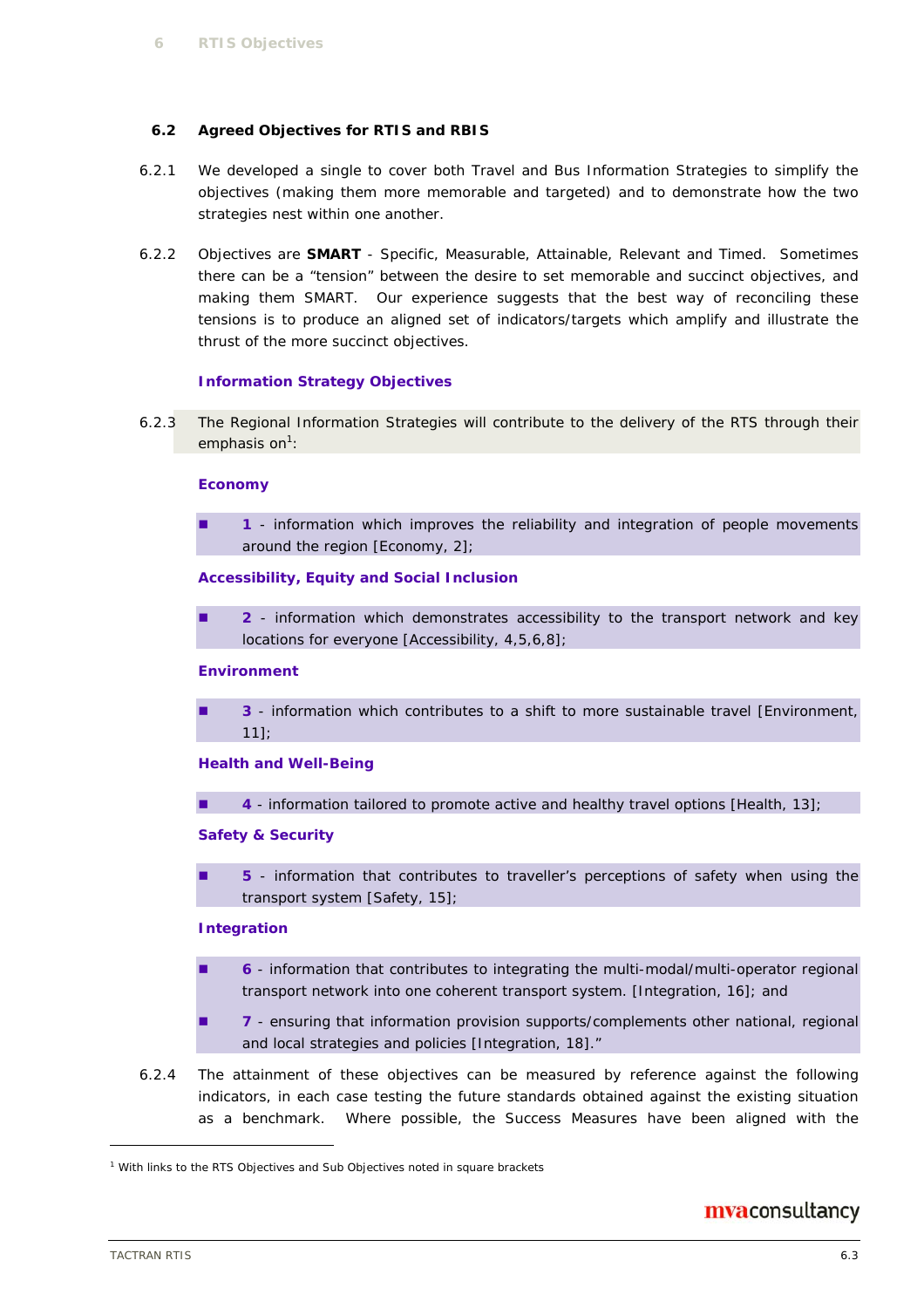monitoring proposals associated with the RTS Indicative Delivery Plan – these are annotated with an asterisk.

### **Figure 6.1 RIS and Proposed Success Measures**

|                | <b>Proposed RIS Objective</b>                                                                                              | <b>Proposed Success Measure</b>                                                                                                                                                                         |
|----------------|----------------------------------------------------------------------------------------------------------------------------|---------------------------------------------------------------------------------------------------------------------------------------------------------------------------------------------------------|
| 1.             | Information which improves the reliability and<br>integration of people movements around the<br>region.                    | Percentage of passengers expressing<br>satisfaction with information availability<br>(before/during/after their journey). <sup>2</sup>                                                                  |
| $\overline{2}$ | Information which demonstrates accessibility to<br>the transport network and key locations for<br>everyone.                | *Proportion of public transport network<br>covered by 'real time' information.                                                                                                                          |
| 3              | Information which contributes to a shift to more<br>sustainable travel.                                                    | *Public transport ridership as a<br>proportion of total travel.                                                                                                                                         |
|                |                                                                                                                            | *Number of participants in car-sharing<br>schemes.                                                                                                                                                      |
| 4              | Information tailored to promote active and<br>healthy travel options.                                                      | *Percentage of active mode (walk or<br>cycle) trips made by TACTRAN<br>residents.                                                                                                                       |
| 5.             | Information that contributes to passengers'<br>perceptions of safety when using the transport<br>system.                   | Percentage of surveyed passengers<br>expressing a view that they were<br>satisfied they could complete their<br>journey safely (with particular reference<br>to information availability). <sup>3</sup> |
| 6              | Information which contributes to awareness of<br>an integrated multi-modal/multi-operator<br>regional transport network.   | *Proportion of public transport<br>network(s) participating in integrated<br>ticketing and timetabling scheme(s).                                                                                       |
| 7              | Ensuring that information provision<br>supports/complements other national, regional<br>and local strategies and policies. | No obvious indicator available.                                                                                                                                                                         |

## mvaconsultancy

ł

<sup>&</sup>lt;sup>2</sup> This requires an ongoing monitoring regime to be implemented.

<sup>&</sup>lt;sup>3</sup> This requires an ongoing monitoring regime to be implemented.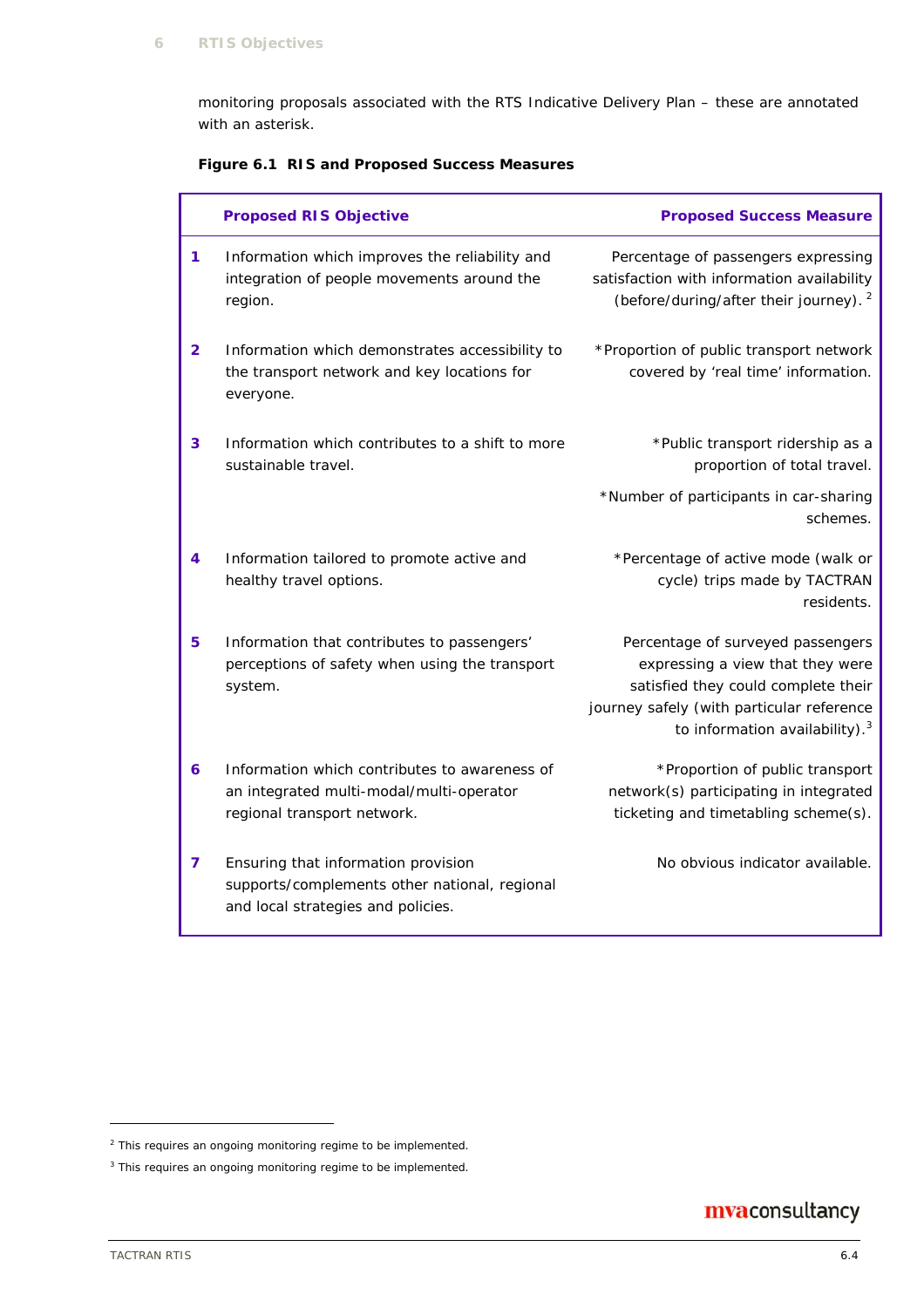#### **7.1 Summary**

- 7.1.1 This report presented the findings consultation to inform the development of the RTIS and RBIS. Overall, the consultees were supportive of RTIS and RBIS development. It was thought that such strategies would provide consistent, coherent, comprehensive and up-to-date information, tailored to local needs, for all transport users.
- 7.1.2 There was a strong consensus among the wider stakeholders that the strategy would facilitate travel by public transport in the TACTRAN area. Indeed, consultees believed that the RTIS and RBIS would be able to address a number of the information problems currently faced by travellers, including poor timetable and map provision, inconsistent standards, poor accessibility and a lack of information on interchange options.
- 7.1.3 In terms of delivering the strategy, there appeared to be strong stakeholder support for a region-wide package of transport information measures, with a targeted roll-out of new transport information, focusing on all groups of society and using appropriate media to appeal to each group. It was also widely agreed that the potential exists to make better use of existing travel information sources, most notably Traveline, and for the replication of best practice in delivering the strategy.
- 7.1.4 Importantly, there was a general consensus that partnership between all levels of government, transport operators and community groups is essential in funding, producing and delivering a robust strategy.

#### **Who is Likely to Adopt the Regional Bus Information Strategy (RBIS)**

- 7.1.5 There were no concerns regarding the RTIS; however, some local authorities have reservations regarding the RBIS. Therefore, it is important to address these concerns during the development of the RBIS.
- 7.1.6 Stirling Council does not have an existing BIS and is keen to adopt the TACTRAN RBIS, instead of producing a local one. Dundee City Council has a draft BIS but it is prepared to adopt the TACTRAN RBIS.
- 7.1.7 Angus and Perth & Kinross both had some reservations in adopting the RBIS. Angus Council may keep their adopted local BIS, as they think that it is their statutory duty to provide a local BIS. Perth & Kinross Council also has a draft local BIS, but it would like to adopt the regional one, subject to confirmation at a later date.

#### **Challenges**

- 7.1.8 The following challenges were highlighted in the delivery of RTIS and RBIS:
	- **funding** small operators may find it difficult to contribute towards the cost of providing information;
	- **politicians** are they willing to sign up for a regional strategy and its funding requirements; and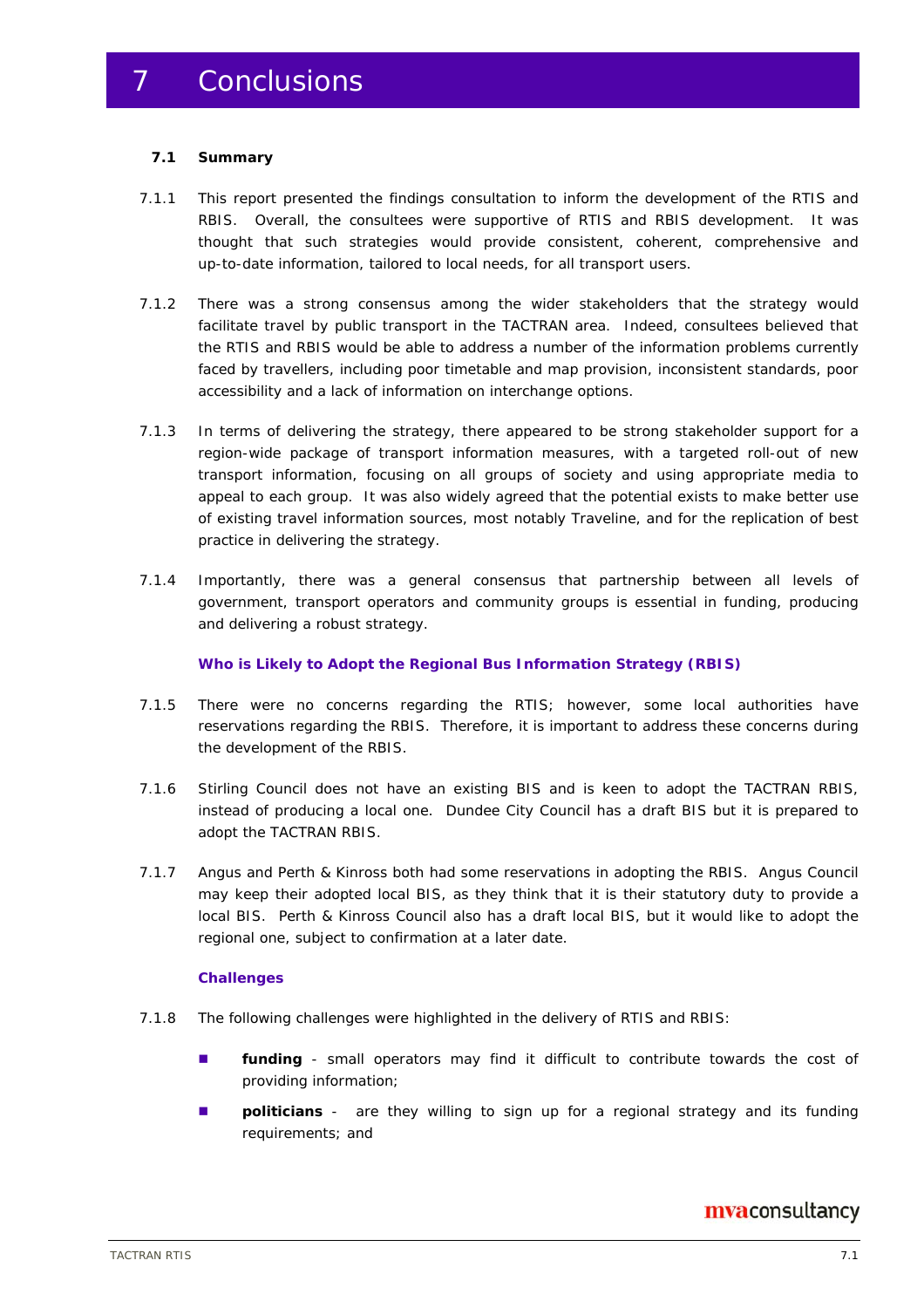**P priorities in investments** – not one solution for all (rural versus urban, different services, different modes).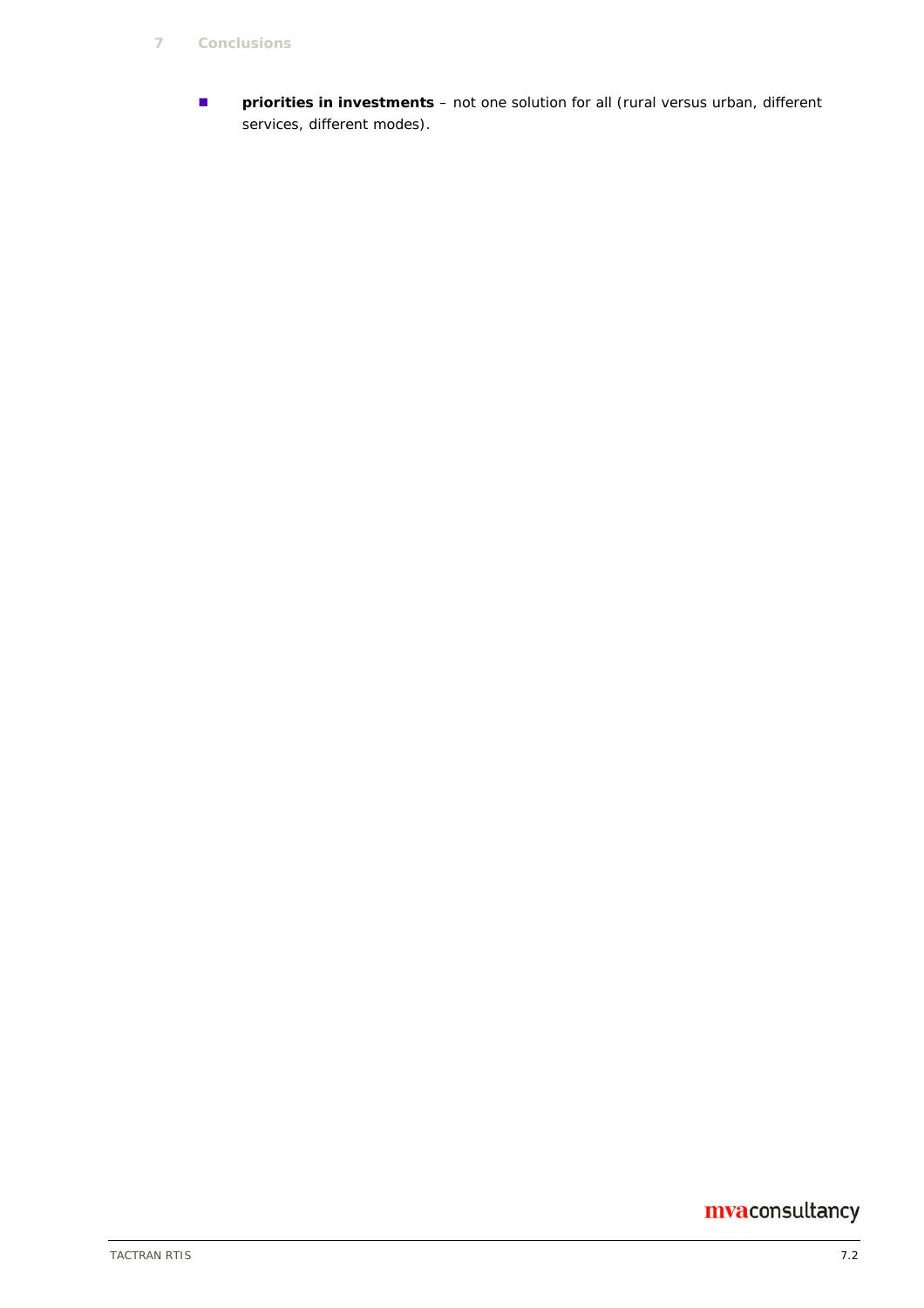## Appendix A – Participants of the Local Authority Consultation Workshop

- 1.1.1 Participants of the local authority consultation Workshop
	- Niall Gardiner TACTRAN CPO;
	- **Merry Scott TACTRAN Travel Planning Officer;**
	- Natalie Higgen Stirling C;
	- Dorothy Walker Stirling C;
	- **Lesley Millar Angus C**;
	- $\blacksquare$  Neil Gellatly Dundee CC;
	- **E**wan Gourlay Dundee  $CC$ ;
	- Bill O'Driscoll Perth & Kinross C;
	- **Frank Will Perth & Kinross C**;
	- Chic Haggart Perth & Kinross C; and
	- **Andrew Warrington Perth & Kinross C.**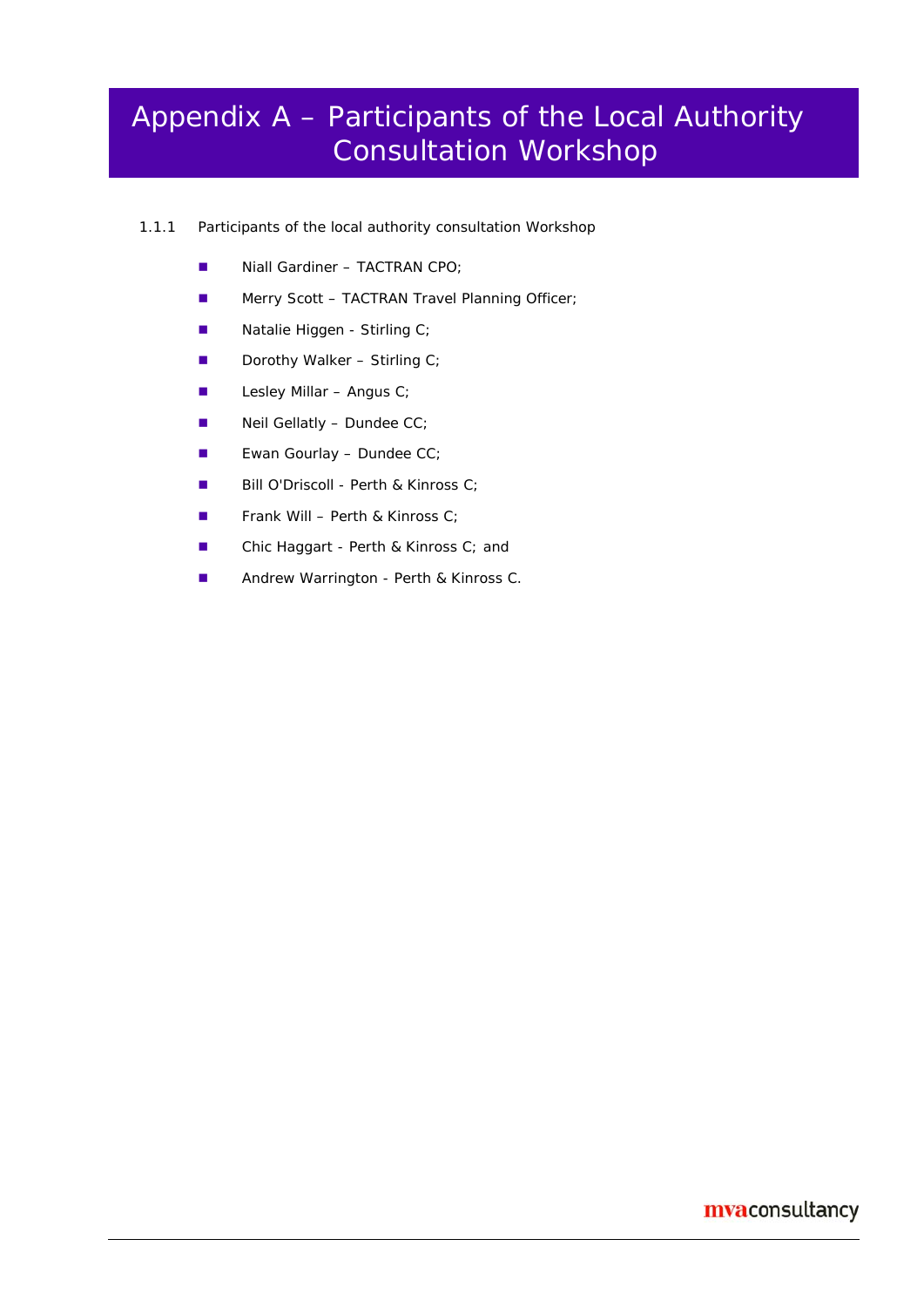## Appendix B – The Standard Consultation **Questionnaire**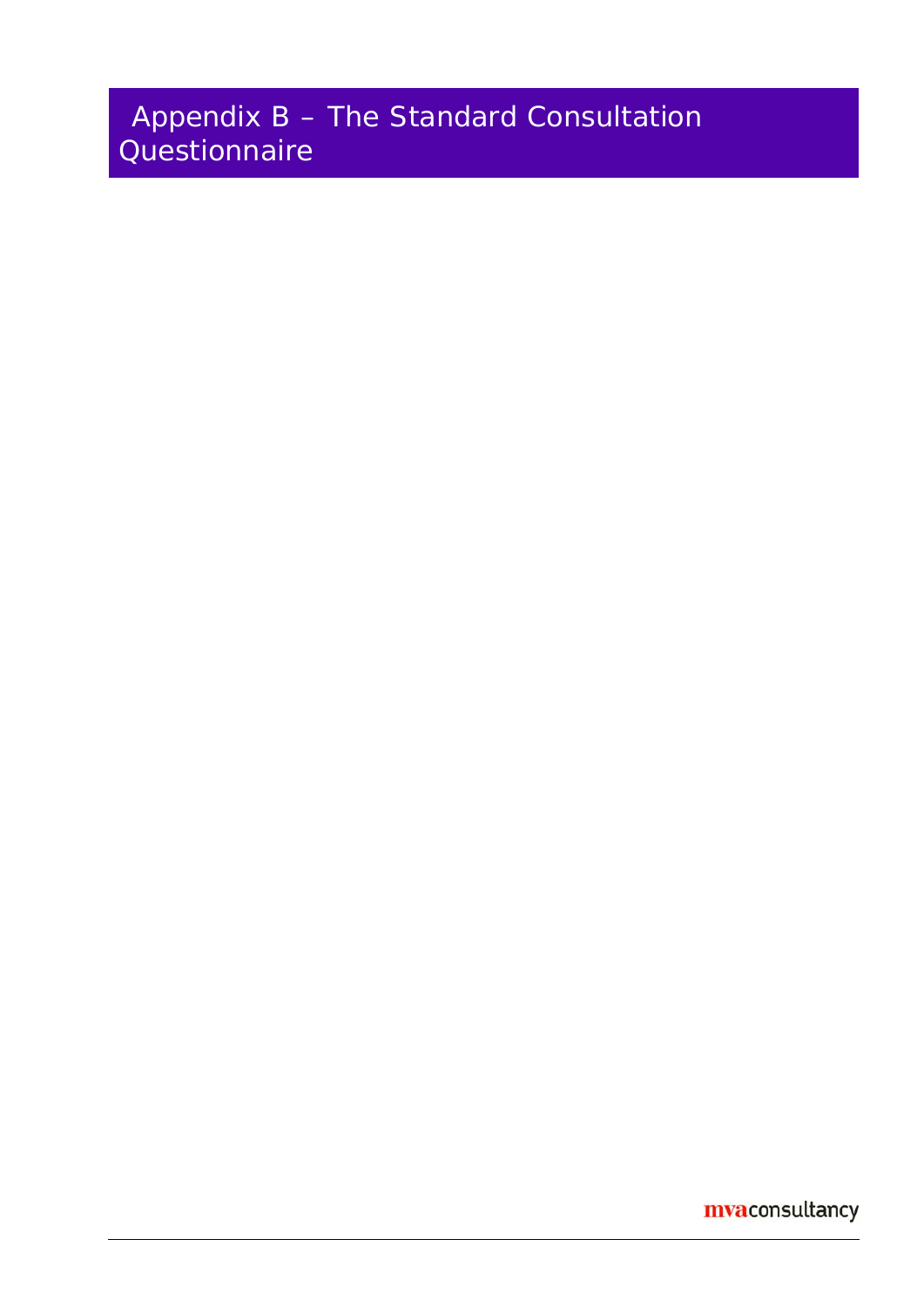

actran myaconsultancy

22 January 2008 **Jana Haspicova**  Stewart House Thistle Street North West Lane **Edinburgh** EH2 1BY

> Direct Dial +44 (0) 131 240 8906 Fax +44 (0) 131 220 6087 jhaspicova@mvaconsultancy.com

Dear Stakeholder

#### **TACTRAN REGIONAL TRAVEL INFORMATION STRATEGY AND REGIONAL BUS INFORMATION STRATEGY CONSULTATION**

MVA Consultancy has been commissioned by TACTRAN to develop a Regional Travel Information Strategy (RTIS), which will include a separate Regional Bus Information Strategy (RBIS).

This is one of the four transport sub-strategies of the Draft Regional Transport Strategy currently commissioned by TACTRAN. A further Bus Strategy, a Park & Ride Strategy and a Walking and Cycling Strategy are being taken forward by other consultancy firms (SDG, Colin Buchanan and Atkins respectively) and you may have already been contacted by them for information.

By developing a RTIS, TACTRAN are aiming to achieve a consistent and coherent approach to the provision of **travel information across all modes** in the area. This will improve and simplify the information available to travellers across the TACTRAN area, for all travel in the area, including that across local authority boundaries and between TACTRAN and other Regional Transport Partnership (RTP) areas.

A separate RBIS will specify and define an agreed set of common **bus information standards / guidelines** to be applied consistently and coherently across the TACTRAN area, where areas share similar characteristics.

As a key stakeholder of TACTRAN, we are keen to ensure that you are given the opportunity to **participate fully in the strategy development process** and that your views are included, understood and reflected in these strategies.

We have therefore attached a questionnaire to obtain your views on this matter. Due to the tight timescale of the study, we would be grateful if you could return your responses by emailing jhaspicova@mvaconsultancy.com or by calling 0131 240 8906 by Tuesday, 29 January 2008. Alternatively, you can return it to the above address by post.

If you wish to further discuss any of the issues, please do not hesitate to contact us. Your views are important to us.

Yours sincerely,

Jana Haspicova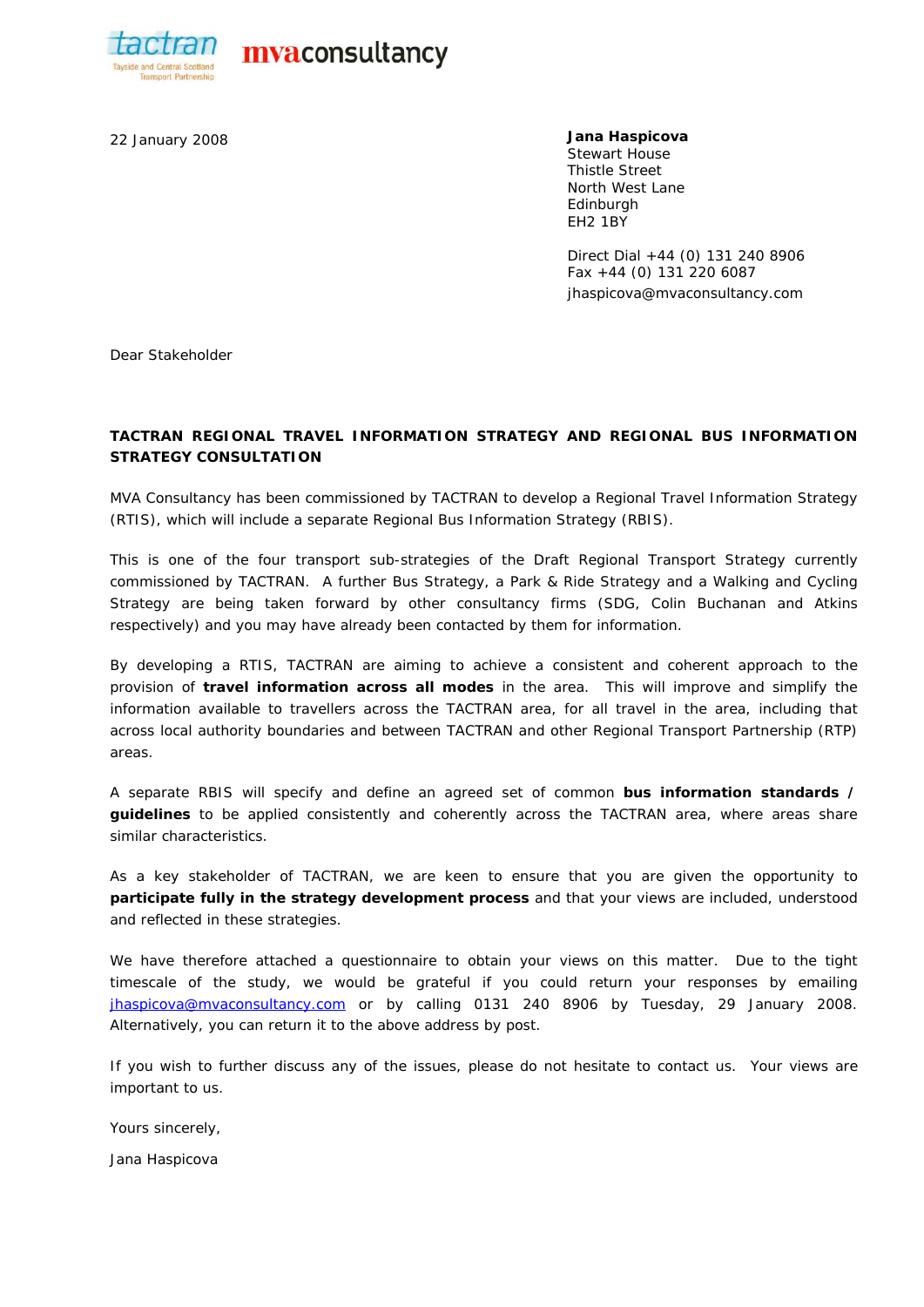

## **CONSULTATION QUESTIONNAIRE**

Note: Please write your comments underneath each question.

#### **The RTIS will cover the following modes:**

- car (including parking information, Park & Ride, etc);
- **bus (including interchanges, Park & Ride, etc);**
- rail (including interchanges, parking, access, etc);
- **n** motorbikes (including parking, scenic routes, etc); and
- Walking and cycling (including streetscape / signing, routes).

#### **Q1 If you currently provide any travel information regarding the above:**

| Who is it for?<br>(eg general public,<br>specific groups / users)                                     |  |
|-------------------------------------------------------------------------------------------------------|--|
| What type?<br>(eg timetables, maps,<br>guides)                                                        |  |
| In what form?<br>(eg printed, electronic,<br>audio)                                                   |  |
| How is it distributed?<br>(eg travel centres,<br>internet, public<br>buildings, directly to<br>users) |  |
| Who is responsible for                                                                                |  |
| funding?                                                                                              |  |
| (your organisation, or                                                                                |  |
| other org/body)                                                                                       |  |

#### **Potential Benefits / Disbenefits**

**Q2 What potential benefits do you expect from the introduction of a RTIS and RBIS and how important are they for your organisation / members?** 

**Q3 What potential disbenefits (if any) do you envisage from the introduction of a RTIS and RBIS and how important are they for your organisation / members?**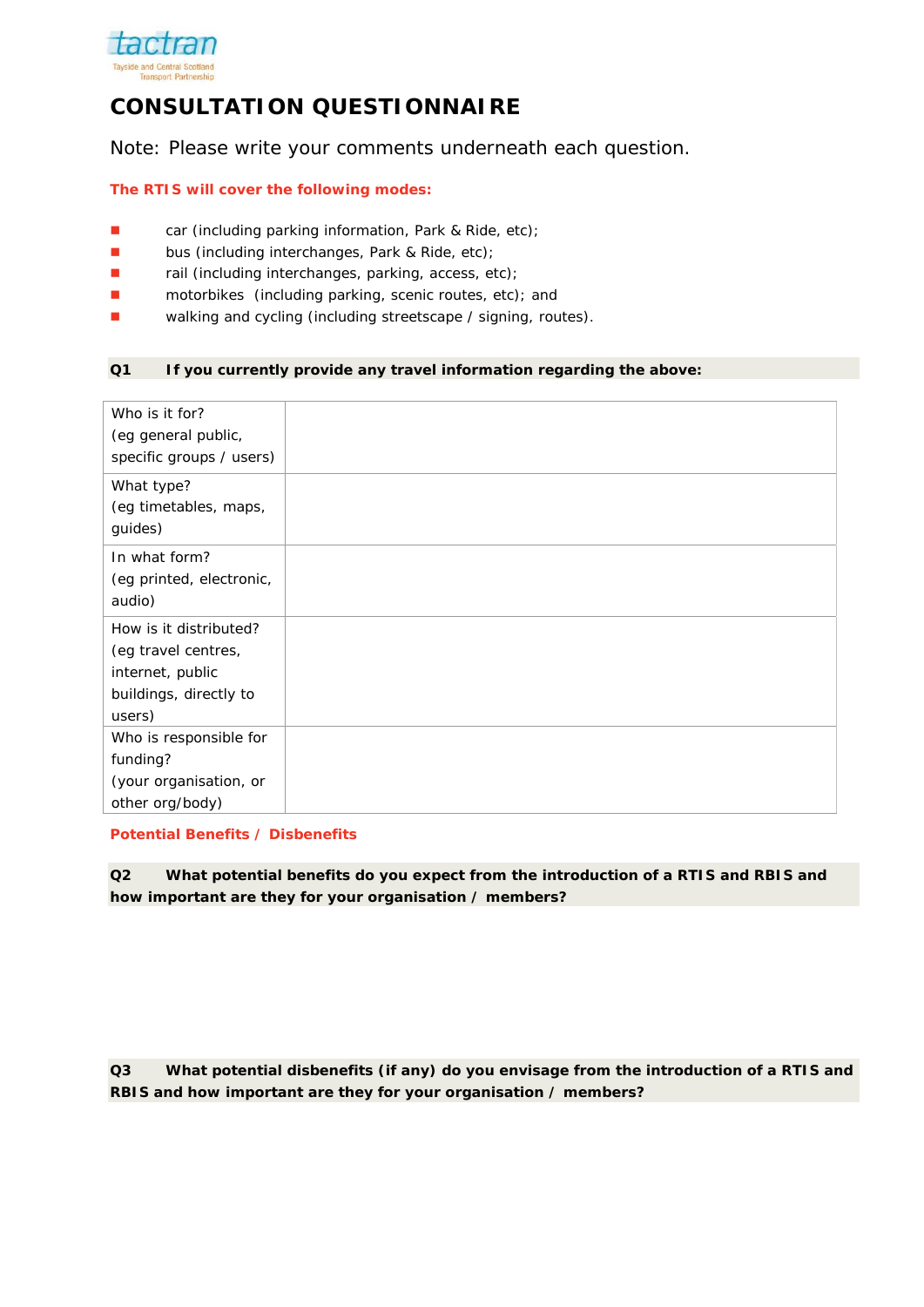

#### **Issues**

**Q4 What are the key issues, problems and gaps in the existing travel (and bus) information provision within the TACTRAN area for your organisation / members?** 

#### **Vision and Objectives**

**Q5 Bearing in mind the key issues, problems and gaps which you identified above, would you agree / disagree with the following draft vision, aims and objectives of the RTIS and the RBIS? (Please suggest any objectives that you think should also be included)** 

#### Draft Vision

*'Regional transport information provision which helps connect communities across the region and beyond, which is socially inclusive, enhances economy and promotes environmentally sustainable travel'* 

#### Draft Aims of RTIS

- to achieve a consistent and coherent approach to the provision of highquality travel information across all modes for all users and at all journey stages in the area; and
- to improve information and access to information which is available to travellers across the TACTRAN area, for all travel in the area, including that across local authority boundaries and between TACTRAN and other RTP areas.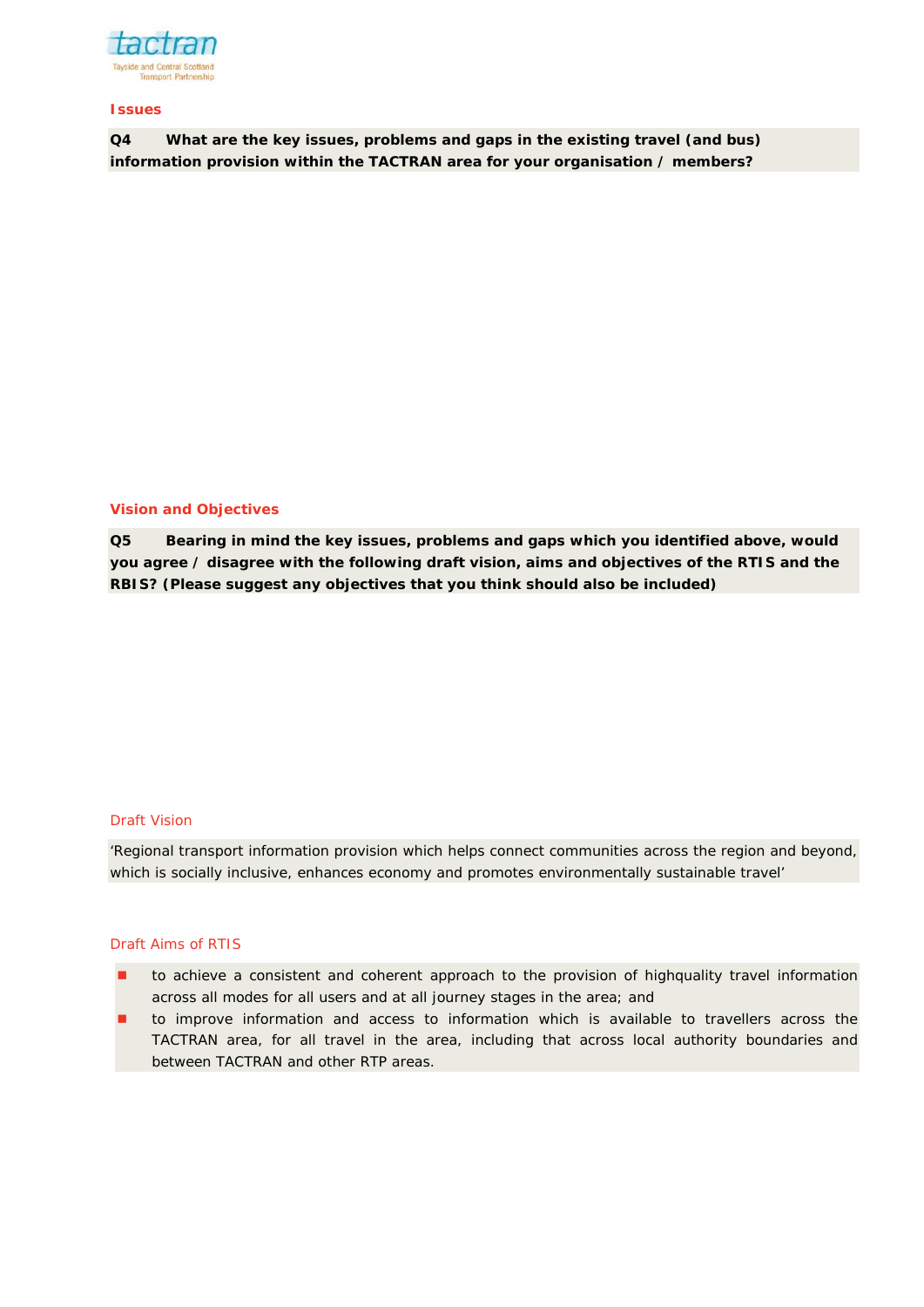

#### Draft Objectives of RTIS

- to enable all travellers in the region, including those making trips to/from places outside the region, to make informed choices about their travel which will result in more travellers choosing sustainable modes of transport;
- to improve their travel experience within and across the region;
- to ensure that all groups in the community have wider access to good travel choice information; and
- to improve the effectiveness and value-for-money of transport in the region.

#### Draft Objectives of RBIS

- to help achieve national, regional and local transport objectives;
- to increase the use and accessibility of bus travel by ensuring that accurate and comprehensive bus information is available to existing and potential passengers at all stages of any bus journey;
- to define the 'required' levels of information and identify how this can be best provided;
- to identify and define the roles and responsibilities of TACTRAN, constituent local authorities and the transport providers, in respect of information provision in the TACTRAN area (including cost and delivery);
- to minimise severance and social and economic isolation caused by insufficient bus information; and
- to demonstrate the ease with which interchange can be made.

#### **Opportunities and Solutions**

**Q6 What additional travel information would you like to be provided for the benefits of your organisation / members?** 

**Q7 Where (at what location) would you like travel information to be provided for the benefits of your organisation /members?** 

**Q8 How (in what format) would you like travel information to be provided for the benefits of your organisation /members?**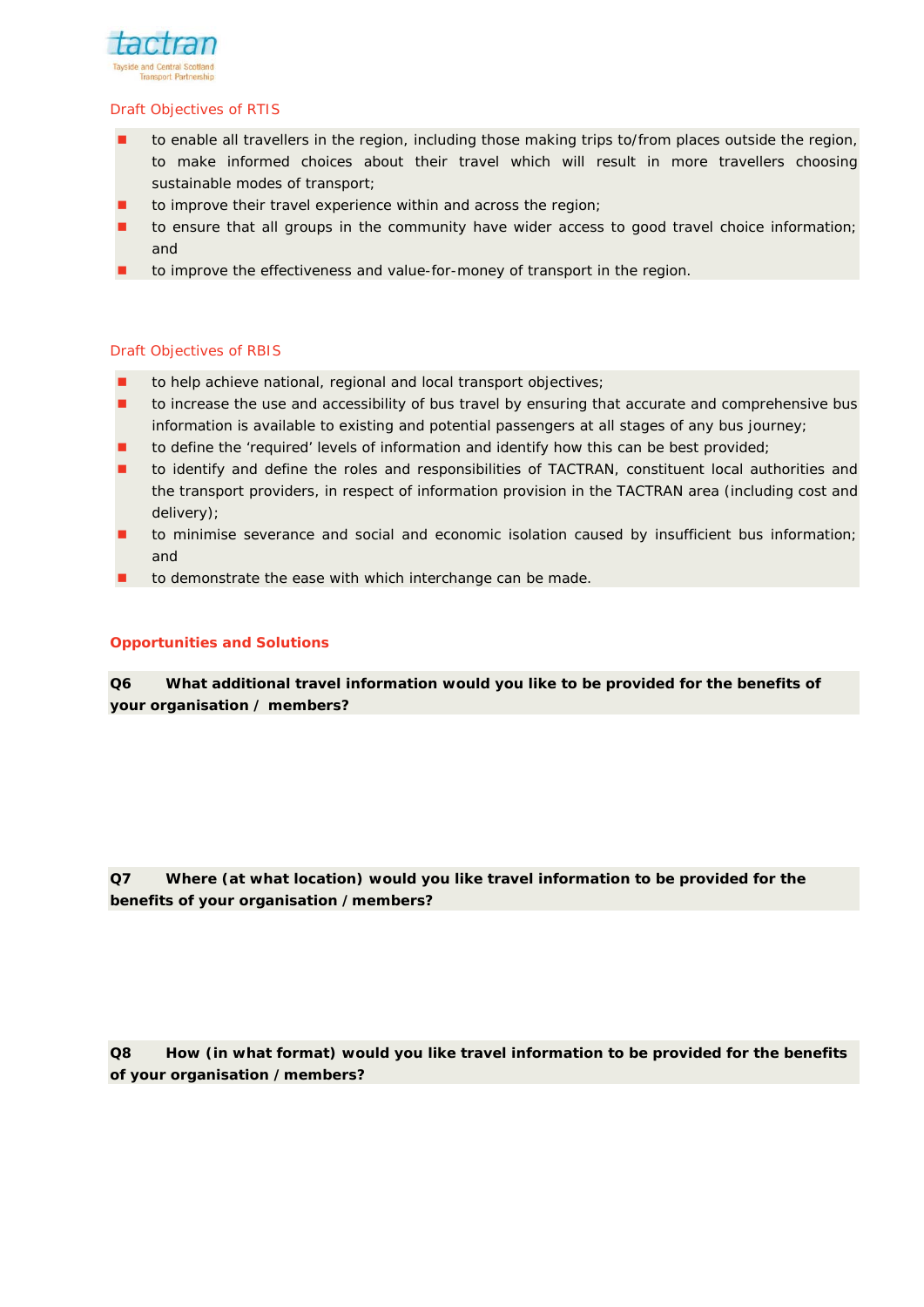

| Q <sub>9</sub><br>Who do you think should be responsible for the provision of travel information? |                                                                               |
|---------------------------------------------------------------------------------------------------|-------------------------------------------------------------------------------|
|                                                                                                   | eg your organisation, TACTRAN, transport operators, local<br>authority, other |
| Production of travel information                                                                  |                                                                               |
| <b>Distribution</b>                                                                               |                                                                               |
| Funding                                                                                           |                                                                               |
| Other (please specify)                                                                            |                                                                               |

**Q10 How do you think that we can increase/improve access to the wealth of information already available?** 

#### **Q11 Can you identify any best practice examples from the region?**

Thank you for your comments and feedback. Your input is greatly appreciated and will help to shape the development of the final TACTRAN Regional Travel Information Strategy and Regional Bus Information Strategy.

**Data Protection**: Your details and answers will be kept on a database and used only for the purposes of this consultation; they will not be used for any other purpose.

Paper versions of this questionnaire, including a **large print version** are available by telephoning **0131 220 6966** during office hours.

If you require a translation or assistance in completing this questionnaire, please do not hesitate to contact the TACTRAN team on 0131 220 6966.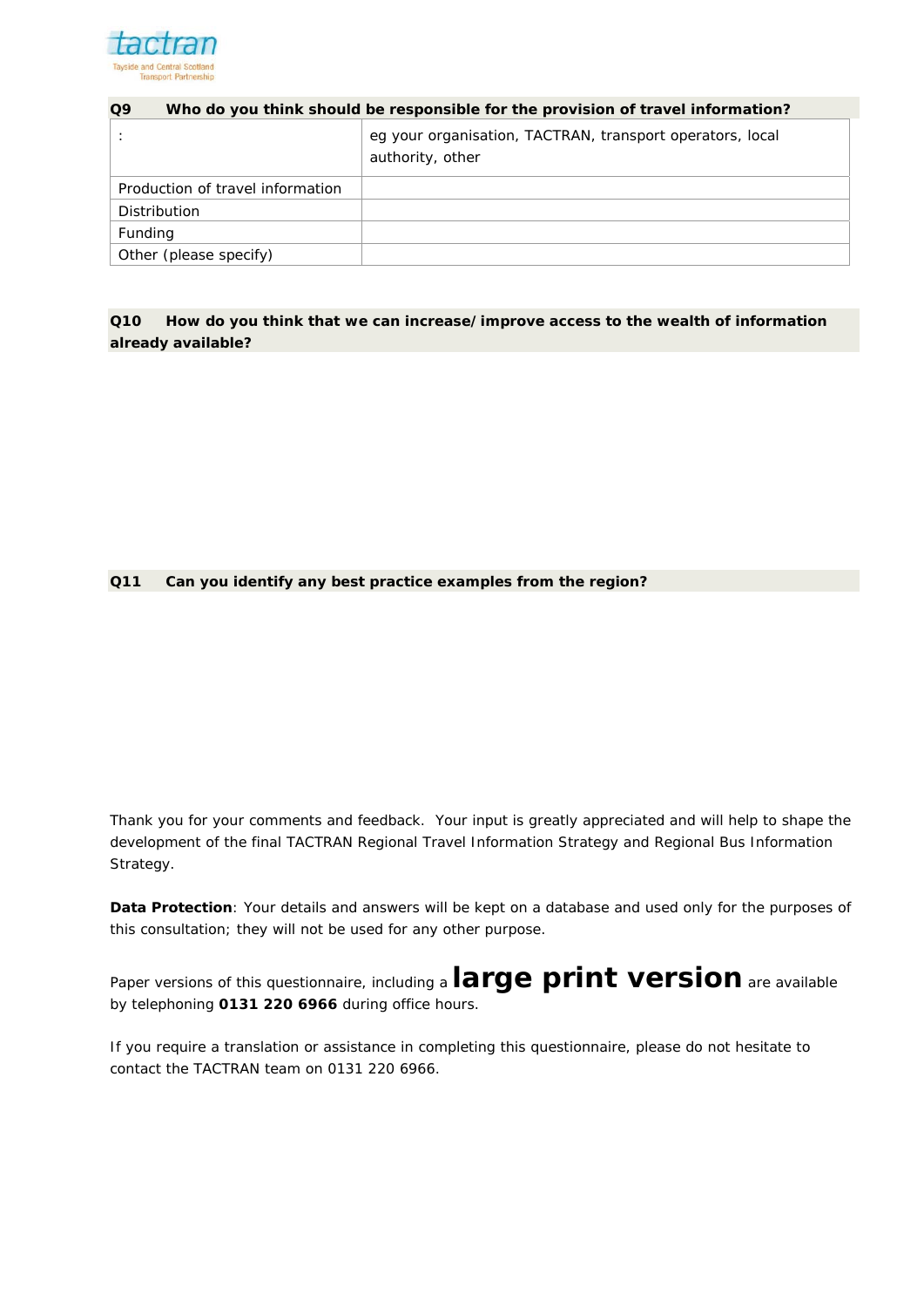## Appendix C – List of Key Stakeholder Consultation Respondents

- 1.1.1 To date, there have been 24 respondents to the consultation exercise, namely:
	- **Auchterhouse Community Council, Angus;**
	- **ByCycle**;
	- Cairngorms National Park;
	- **City Sightseeing Stirling;**
	- **Citylink and Megabus;**
	- **E** Community Transport Association;
	- Confederation of Passenger Transport;
	- **CTC Right to Ride Network;**
	- DATAG and Dundee Community Transport;
	- Dundee Access Group;
	- **First ScotRail**;
	- **Montrose Port Authority;**
	- **NHS Forth Valley;**
	- **Paths for All Partnership;**
	- Perth and Kinross Community Transport Group;
	- **Ramblers Association Scotland:**
	- Scottish Association for Public Transport;
	- Scottish Government Bus, Freight and Road Division;
	- Scottish Natural Heritage;
	- SESTRAN;
	- SPT;
	- Stagecoach Bluebird, East Scotland;
	- Traffic Commissioner;
	- Travel Dundee; and
	- **Visit Scotland.**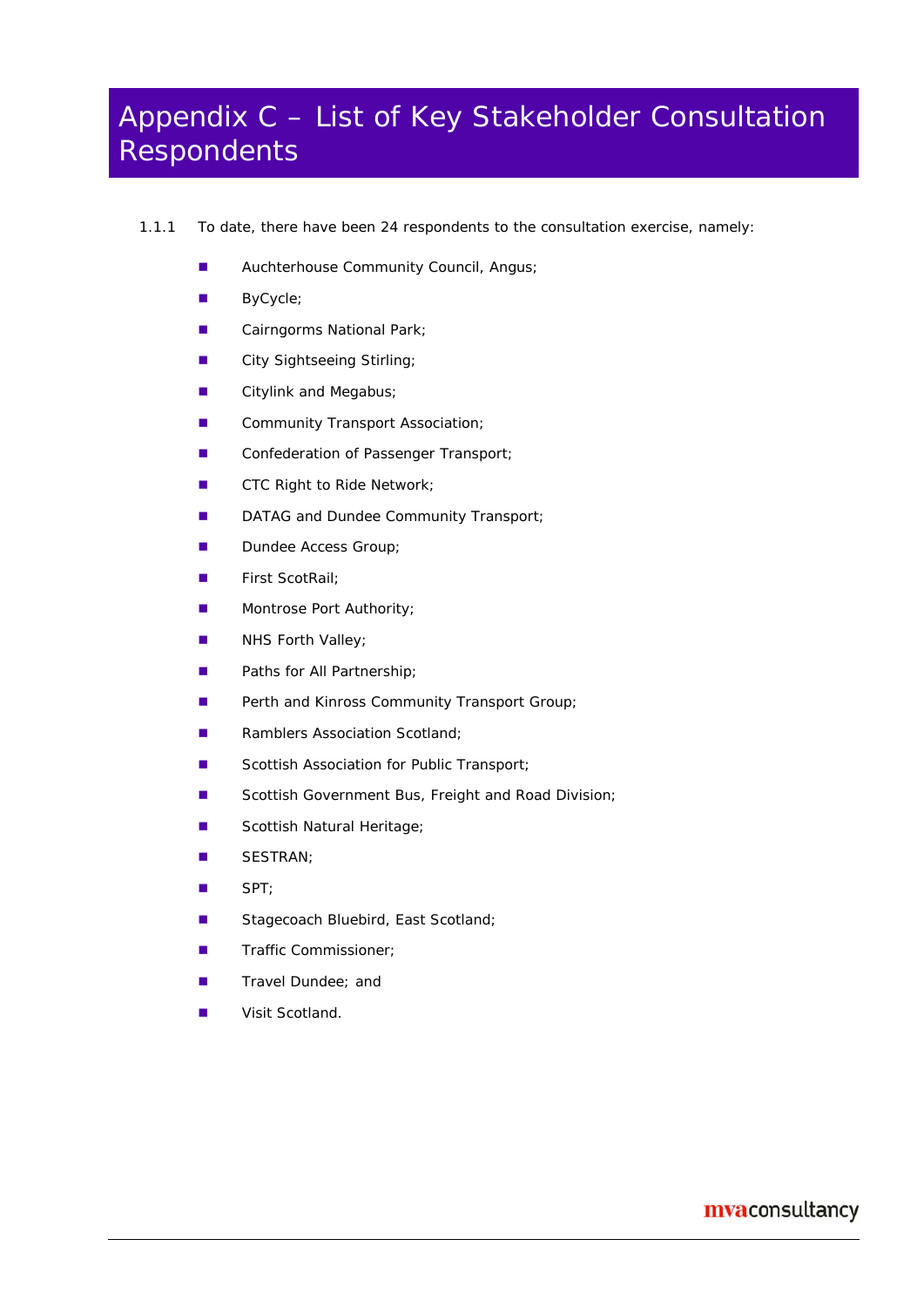## Appendix D – Bus Forum Workshop

#### 1.1.1 Participants of the Bus Forum Workshop

- **Age Concern Scotland**
- **Angus Access Panel**
- **Angus Council**
- **Angus College**
- Confederation of Passenger Transport / Passengers' View
- Crieff Travel
- **CTA (Community Transport Association)**
- Dial a Journey
- **Dundee accessible Transport Action Group (DATAG)**
- Dundee City Council
- **Dundee College**
- **First**
- $H$  Hitrans
- Loch Lomond and Trossachs national Park
- **NHS Forth Valley**
- **NHS Tayside**
- **Perth and Kinross Community Transport Group**
- **Perth and Kinross Council**
- **Scottish Citylink**
- **Scottish Government**
- Scottish Pensioners Forum
- SEStran
- **Stagecoach**
- **Stirling Council**
- **Travel Dundee**